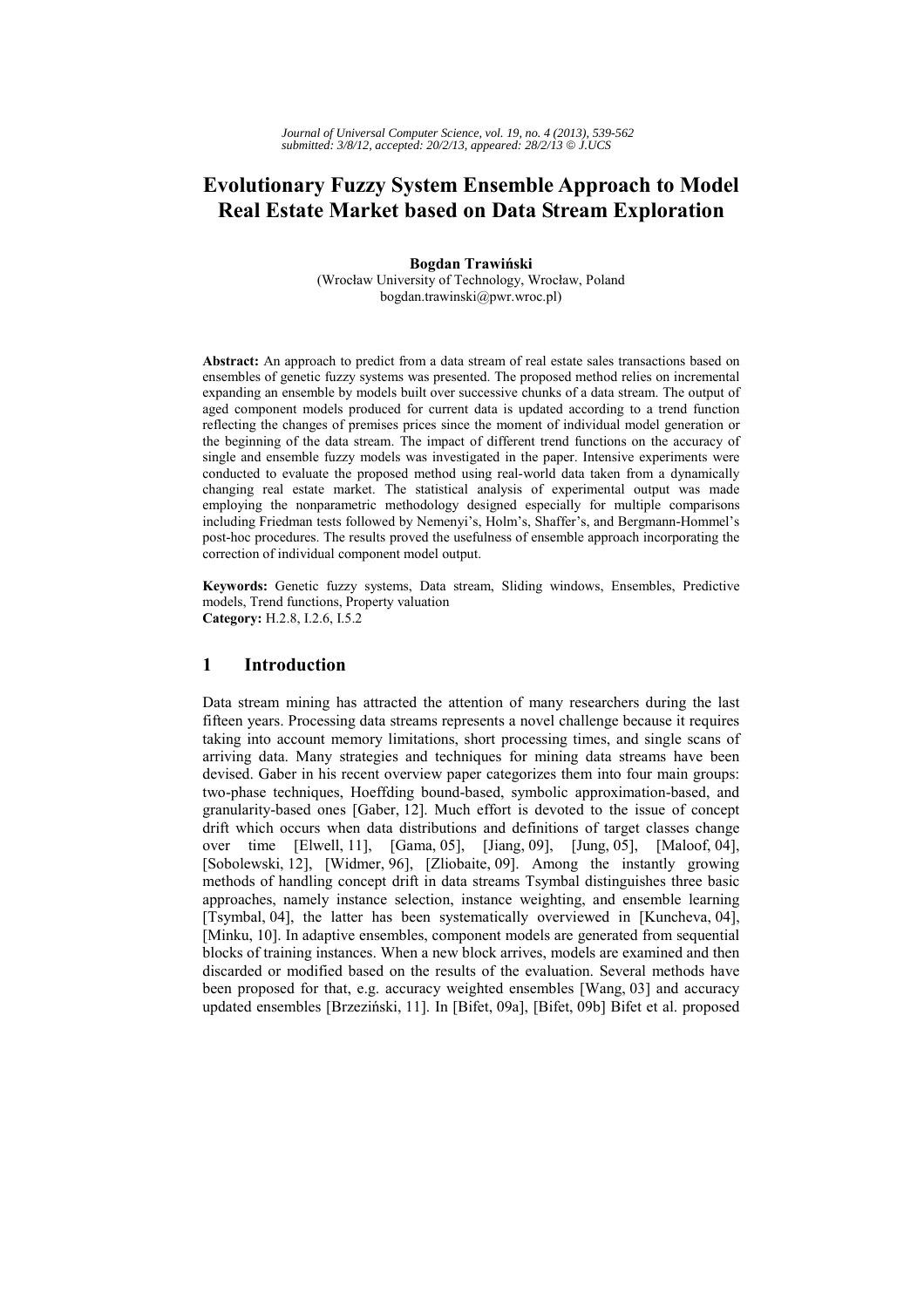two bagging methods to process concept drift in a data stream: ASHT Bagging using trees of different sizes, and ADWIN Bagging employing a change detector to decide when to discard underperforming ensemble members.

One of the most developed recently learning technologies devoted to dynamic environments have been evolving fuzzy systems [Lughofer, 11a]. Data-driven fuzzy rule based systems (FRBS) are characterized by three important features. Firstly, they are able of approximating any real continuous function on a compact set with an arbitrary accuracy [Castro, 96], [Kosko, 94]. Secondly, they have the capability of knowledge extraction and representation when modelling complex systems in a way that they could be understood by humans [Alonso, 09]. Thirdly, they can be permanently updated on demand based on new incoming samples as is the case for on-line measurements or data streams. The technologies provide such updates with high performance, both in computational times and predictive accuracy. The major representatives of evolving fuzzy approaches are FLEXFIS [Lughofer, 08] and eTS [Angelov, 04] methods. The former incrementally evolves clusters (associated with rules) and performs a recursive adaptation of consequent parameters by using local learning approach. The latter is also an incremental evolving approach based on recursive potential estimation in order to extract the most dense regions in the feature space as cluster centers (rule representatives).

This work is the continuation of our research into application of ensembles of genetic fuzzy systems (*GFSs*) to predict from a data stream of real estate sales transactions reported in two papers during the SUM 2012 and ICCCI 2012 conferences [Trawiński, 12a], [Trawiński, 12b]. The goal of the study presented in this paper was to apply a non-incremental genetic fuzzy systems to build reliable predictive models from a data stream. The approach was inspired by the observation of a real estate market of in one big Polish city in recent years when it experienced a violent growth of residential premises prices. Our method consists in the utilization of aged models to compose ensembles and correction of the output provided by component models by means of trend functions reflecting the changes of prices in the market over time. In this paper we present an analysis of the impact of different trend functions on the accuracy of single and ensemble fuzzy models for residential premises valuation as well as comparison of the accuracy of ensembles created in 20 time points followed by nonparametric tests of statistical significance.

The paper is organized as follows. Section 2 shows the proposed method to predict from a data stream of real estate transactions well as the methods of correcting the output of aged models. Section 3 describes the plan of experiments we conducted. Section 4 presents the results we obtained as well as the thorough analysis of statistical significance of the output. Finally, the paper is concluded in section 5.

### **2 GFS Ensemble Method to Predict from a Data Stream**

#### **2.1 Rationale Behind the Method**

The approach based on fuzzy logic is especially suitable for property valuation because professional appraisers are forced to use many, very often inconsistent and imprecise sources of information, and their familiarity with a real estate market and the land where properties are located is frequently incomplete. Moreover, they have to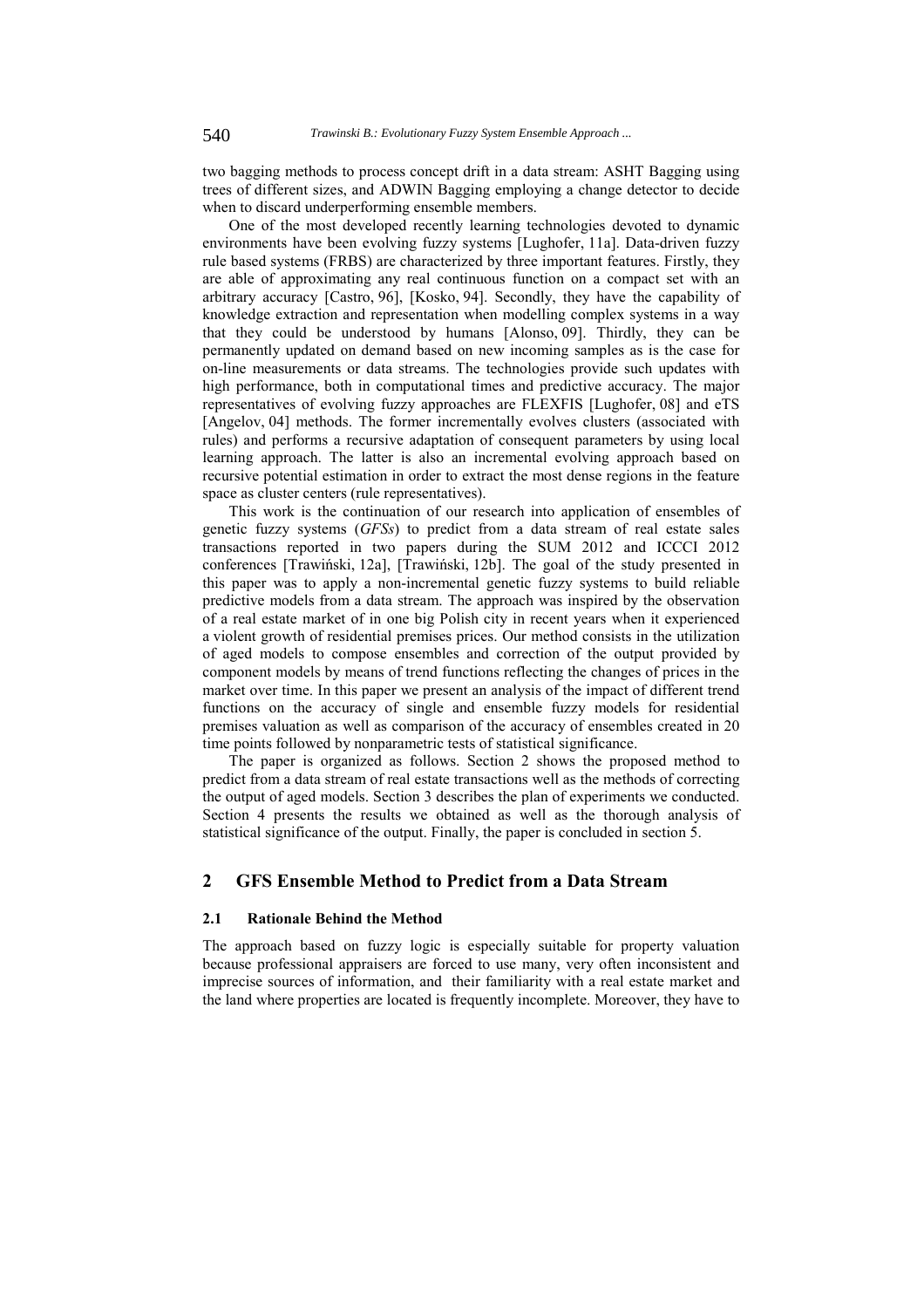consider various rice drivers and complex interrelation among them. An appraiser should make on-site inspection to estimate qualitative attributes of a given property as well as its neighbourhood. They have also to assess such subjective factors as location attractiveness and current trend and vogue. So, their estimations are to a great extent subjective and are on uncertain knowledge, experience, and intuition rather than on objective data.

So, the appraisers should be supported by automated valuation systems which incorporate data driven models for premises valuation developed employing sales comparison method. The data driven models, considered in the paper, were generated using real-world data on sales transactions taken from a cadastral system and a public registry of real estate transactions. The architecture of the proposed system is shown in Figure 1. The appraiser accesses the system through the Internet and input the values of the attributes of the premises being evaluated into the system, which calculates the output using a given model. The final result as a suggested value of the property is sent back to the appraiser. We explore data-driven fuzzy rule-based systems (*FRBSs*) as a specific data-driven model architecture used in the framework shown in Figure 1, which were recognized to be able of approximating any real continuous function on a compact set with an arbitrary accuracy. Moreover, *FRBSs* allow for knowledge extraction and representation by modelling complex systems in a way understandable by humans. So, the interpretability of fuzzy systems is a characteristic that favours this type of models because it is often required to explain the behaviour of a given real appraisal model.



*Figure 1: Information systems to assist with real estate appraisals* 

So far, we have investigated several methods to construct regression models to assist with real estate appraisal based on fuzzy approach: i.e. genetic fuzzy systems as both single models [Król, 08] and ensembles built using various resampling techniques [Kempa, 11], [Lasota, 11b], but in this case the whole datasets had to be available before the process of training models started. All property prices were updated to be uniform in a given point of time. An especially good performance revealed evolving fuzzy models applied to cadastral data [Lasota, 11a], [Lughofer, 11b]. Evolving fuzzy systems are appropriate for modelling the dynamics of real estate market because they can be systematically updated on demand based on new incoming samples and the data of property sales ordered by the transaction date can be treated as a data stream. In this paper we present our attempt to employ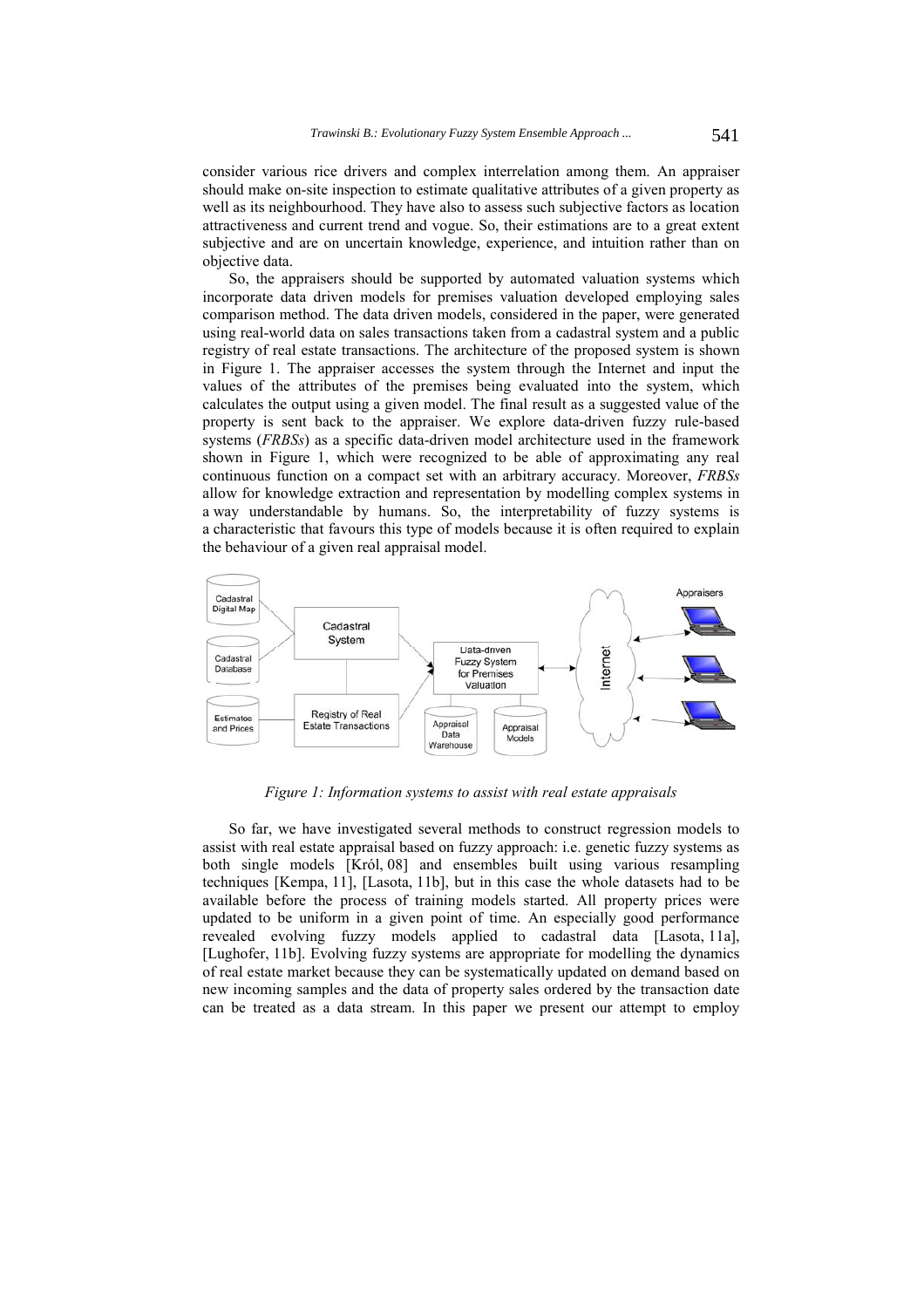evolutionary fuzzy approach to explore data streams to model dynamic real estate market. The problem is not trivial because on the one hand a genetic fuzzy system needs a number of samples to be trained and on the other hand the time window to determine a chunk of training data should be as small as possible to retain the model accuracy at an acceptable level. The processing time in this case is not a decisive issue because property valuation models need not to be updated and/or generated from scratch in an on-line mode.

Our approach is grounded on the observation of a real estate market in one big Polish city with the population of 640,000. The residential premises prices in Poland depend on the form of the ownership of the land on which buildings were erected. For historical reasons the majority of the land in Poland is council-owned or state-owned. The owners of flats lease the land on terms of the so-called perpetual usufruct, and consequently, most flat sales transactions refer to the perpetual usufruct of the land. The prices of flats with the land ownership differ from the ones of flats with the land lease. Moreover, the apartments built after 1996 attain higher prices due to new construction technologies, quality standards, and amenities provided by the developers. Furthermore, apartments constructed in this period were intended mainly for investments and trades which also led to the higher prices. To our study we selected sales transaction data of apartments built before 1997 and where the land was leased on terms of perpetual usufruct. Therefore the dynamics of real estate market concerns more the prices of residential premises rather than other basic attributes of properties such as usable area, number of rooms, floor, number of storeys, etc. Having a real-world dataset referring to residential premises transactions accomplished in the city, which after cleansing counted 5,213 samples, we were able to determine the trend of price changes within 11 years from 1998 to 2008. It was modelled by the polynomial of degree three. The chart illustrating the change trend of average transactional prices per square metre is given in Figure 2 where a time point  $t_0$  and the value of trend function in this point  $T(t_0)$  were marked.



*Figure 2: Change trend of average transactional prices per square metre over time* 

### **2.2 Description of the proposed method**

The outline of the *GFS* ensemble approach to predict from a data stream is depicted in Figure 3. The data stream is partitioned into data chunks according to the periods of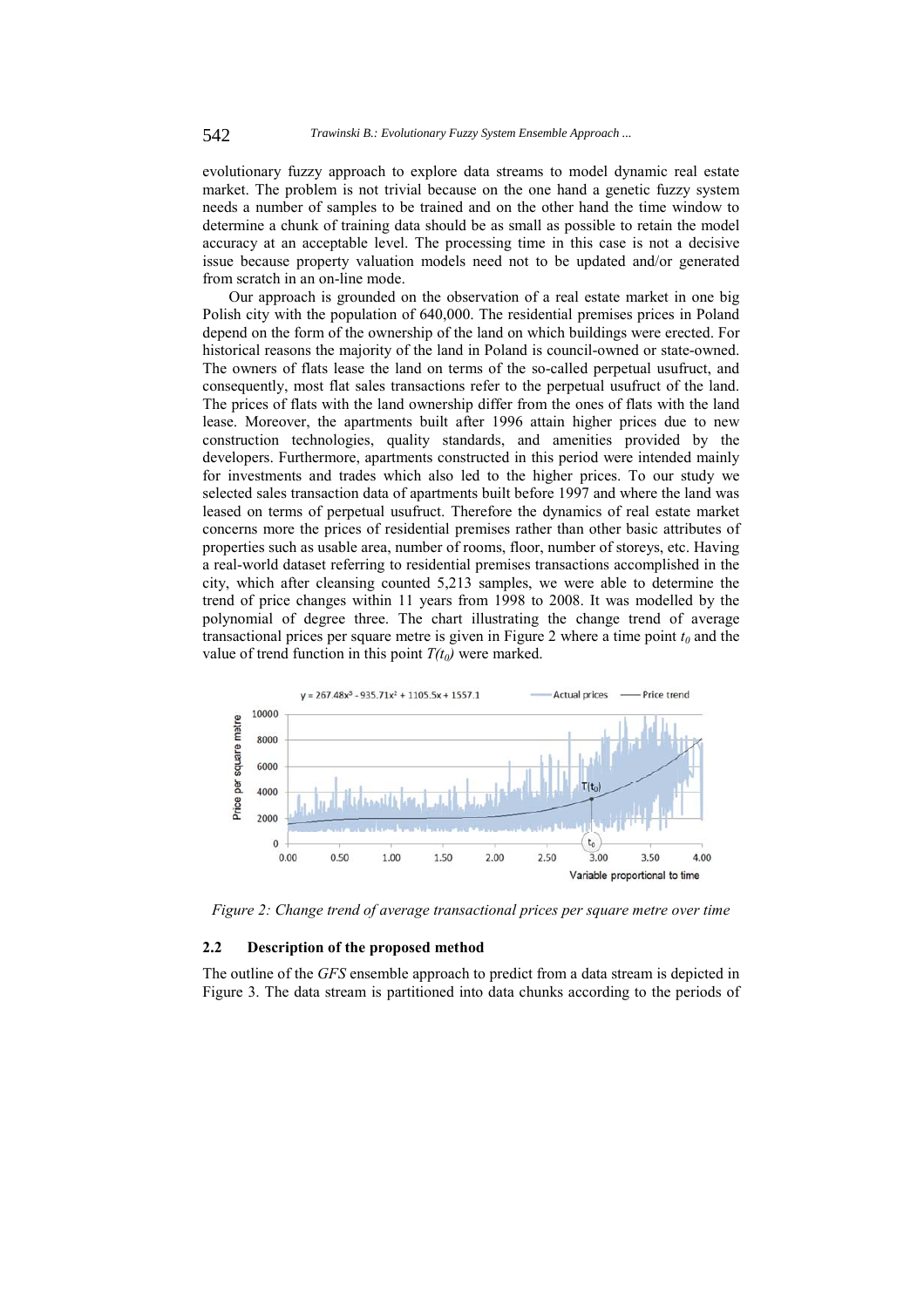a constant length  $t_c$ . Each time interval determines the shift of a sliding time window which comprises training data to create *GFS* models. The window is shifted step by step of a period  $t_s$  in the course of time. The length of the sliding window  $t_w$  is equal to the multiple of  $t_c$  so that  $t_w = j t_c$ , where  $j = 1, 2, 3, \dots$ . The window determines the scope of training data to generate from scratch a property valuation model, in our case *GFSi*. It is assumed that the models generated over a given training dataset is valid for the next interval which specifies the scope for a test dataset. Similarly, the interval  $t_t$  which delineates a test dataset is equal to the multiple of  $t_c$  so that  $t_i = kt_c$ , where  $k=1,2,3,...$ The sliding window is shifted step by step of a period  $t_s$  in the course of time, and likewise, the interval  $t_s$  is equal to the multiple of  $t_c$  so that  $t_s = lt_c$ , where  $l = 1,2,3,...$ 



*Figure 3: Outline of the proposed ensemble approach to predict from a data stream* 

We consider in Figure 3 a point of time  $t_0$  at which the current model  $GFS_0$  was built over data that came in between time  $t_0$ – $2t_c$  and  $t_0$ . The models created earlier, i.e. *GFS1*, *GFS2*, etc. have aged gradually and in consequence their accuracy has deteriorated. However, they are neither discarded nor restructured but utilized to compose an ensemble so that the current test dataset is applied to each component *GFSi*. However, in order to compensate ageing, their output produced for the current test dataset is updated using trend functions  $T(t)$ . As the functions to model the trends of price changes the polynomials of the degree from one to five were employed, denoted in the rest of the paper by *T1*, *T2*,..,*T5*, respectively. The trends were determined over two time periods: shorter and longer ones. The shorter periods encompassed the length of a sliding window plus model ageing intervals, i.e.  $t_w$  plus, *tai* for a given aged model *GFSi*. The shorter periods are denoted by *Age* in the symbols of methods used in figures and tables presenting the experimental results further on in the paper. In turn, the longer periods took into account all data since the beginning of the stream. Hence, the longer periods are denoted by *Beg* in the symbols of methods used in figures and tables presenting the experimental results further on in the paper.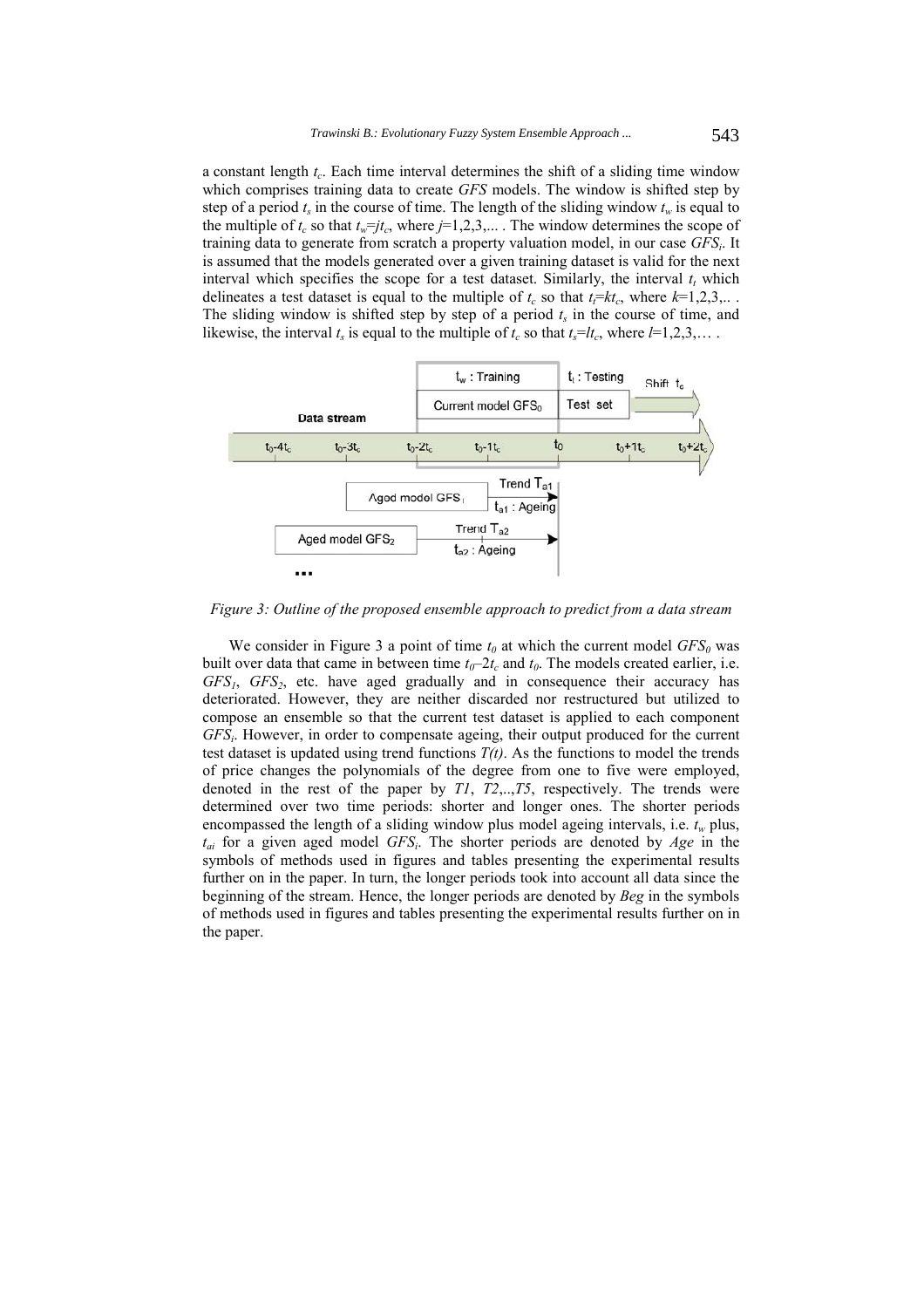#### **2.3 Correcting the output of aged models**

We proposed two different methods of updating the prices of premises according to the trends of the value changes over time. The first one based on the difference between a price and a trend value in a given time point and we called it the *Delta* method. In turn, the second technique utilized the ratio of the price to the trend value and it was named the *Ratio* method of price correction.

The idea of correcting the results produced by aged models using the *Delta* method is depicted in Figure 4. For the time point  $t_{gi} = t_0 - t_{ai}$ , when a given aged model  $GFS<sub>i</sub>$  was generated, the value of a trend function  $T(t<sub>gi</sub>)$ , i.e. average price per square metre, is computed. The price of a given premises, i.e. an instance of a current test dataset, characterised by a feature vector  $x$ , is predicted by the model  $GFS_i$ . Next, the total price is divided by the premises usable area to obtain its price per square metre *P<sub>i</sub>*(*x*). Then, the deviation of the price from the trend value  $\Delta P_i(x) = P_i(x) - T(t_{ei})$  is calculated. The corrected price per square metre of the premises  $P_i'(\mathbf{x})$  is worked out by adding this deviation to the trend value in the time point  $t_0$  using the formula  $P_i'(\mathbf{x}) = \Delta P_i(\mathbf{x}) + T(t_0)$ , where  $T(t_0)$  is the value of a trend function in  $t_0$ . Finally, the corrected price per square metre  $P'(\mathbf{x})$  is converted into the corrected total price of the premises by multiplying it by the premises usable area. The delta method is denoted by *D* in the symbols of methods used in figures and tables presenting the experimental results further on in the paper.



*Figure 4: Correcting the output of aged models using Delta method* 

The idea of correcting the results produced by aged models using the *Ratio* method is depicted in Figure 5. For the time point  $t_{\text{g}}=t_0-t_{\text{ai}}$ , when a given aged model  $GFS<sub>i</sub>$  was generated, the value of a trend function  $T(t<sub>gi</sub>)$ , i.e. average price per square metre, is computed. The price of a given premises, i.e. an instance of a current test dataset, characterised by a feature vector  $x$ , is predicted by the model  $GFS_i$ . Next, the total price is divided by the premises usable area to obtain its price per square metre  $P_i(\mathbf{x})$ . Then, the ratio of the price to the trend value  $R_i(\mathbf{x})=P_i(\mathbf{x})/T(t_{gi})$  is calculated. The corrected price per square metre of the premises  $P_i'(\mathbf{x})$  is worked out by multiplying this ratio by the trend value in the time point  $t_0$  using the formula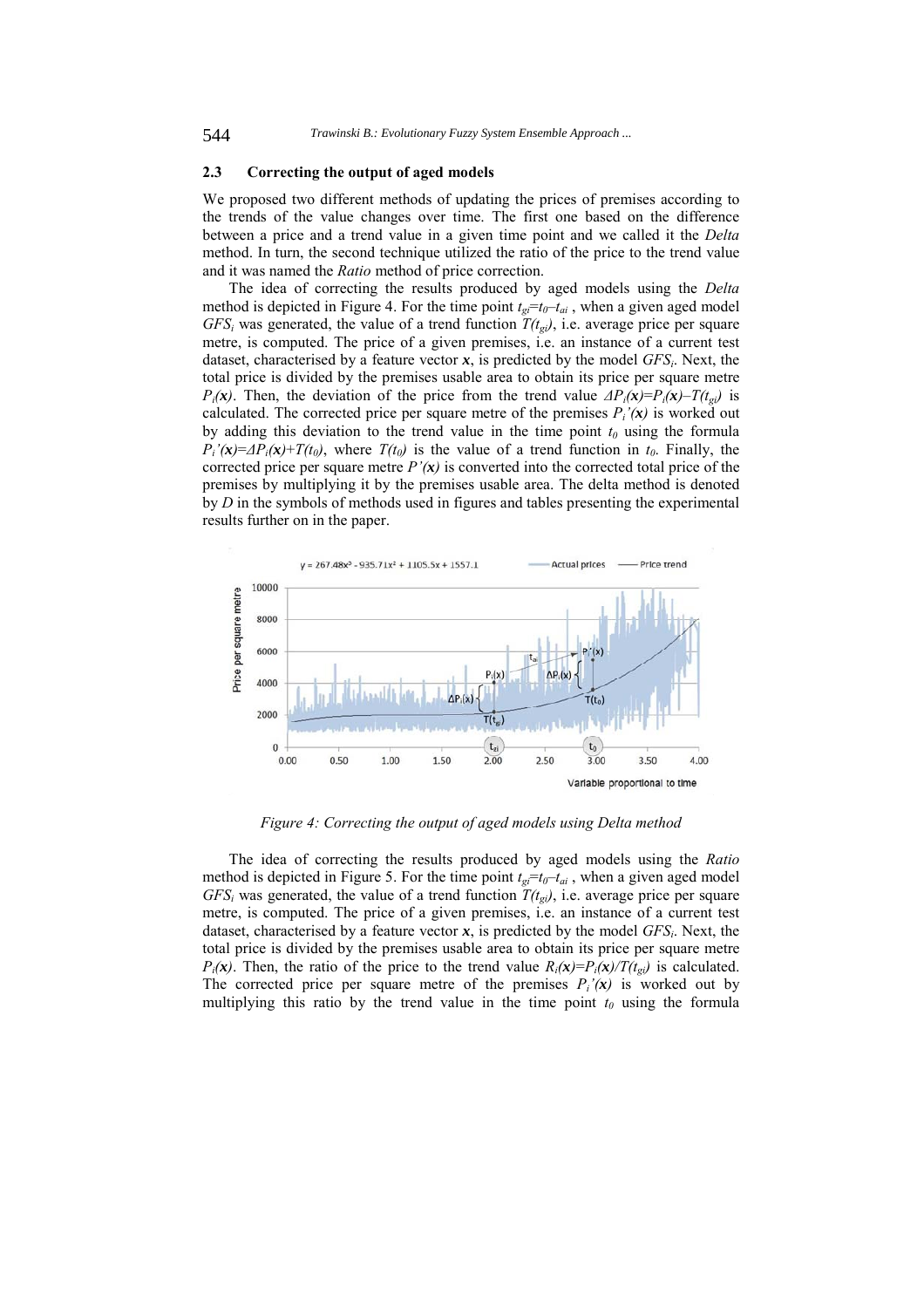$P_i'(\mathbf{x})=R_i(\mathbf{x})T(t_0)$ , where  $T(t_0)$  is the value of a trend function in  $t_0$ . Finally, the corrected price per square metre  $P'(\mathbf{x})$  is converted into the corrected total price of the premises by multiplying it by the premises usable area. The ratio method is denoted by *R* in the symbols of methods used in figures and tables presenting the experimental results further on in the paper.



*Figure 5: Correcting the output of aged models using Ratio method* 

Both methods of correcting the prices predicted by aged models are utilised by professional appraisers and the delta method even more frequently. However, the *Ratio* technique seems to be more appropriate than *Delta* method because it allows for the consideration of changes in the variance of prices.

The resulting output of the ensemble for a given instance of the test dataset is computed as the arithmetic mean of the results produced by the component models and corrected by corresponding trend functions.

### **3 Experimental setup**

The investigation was conducted with our experimental system implemented in Matlab environment using Fuzzy Logic, Global Optimization, Neural Network, and Statistics toolboxes. The system was designed to carry out research into machine learning algorithms using various resampling methods and constructing and evaluating ensemble models for regression problems.

Real-world dataset used in experiments was drawn from an unrefined dataset containing above 50,000 records referring to residential premises transactions accomplished in the Polish big city, mentioned in the previous section, within 11 years from 1998 to 2008. In this period most transactions were made with non-market prices when the council was selling flats to their current tenants on preferential terms. First of all, transactional records referring to residential premises sold at market prices were selected. Then the dataset was confined to sales transaction data of apartments built before 1997 and where the land was leased on terms of perpetual usufruct. During the preparation process records with missing attributes and outliers were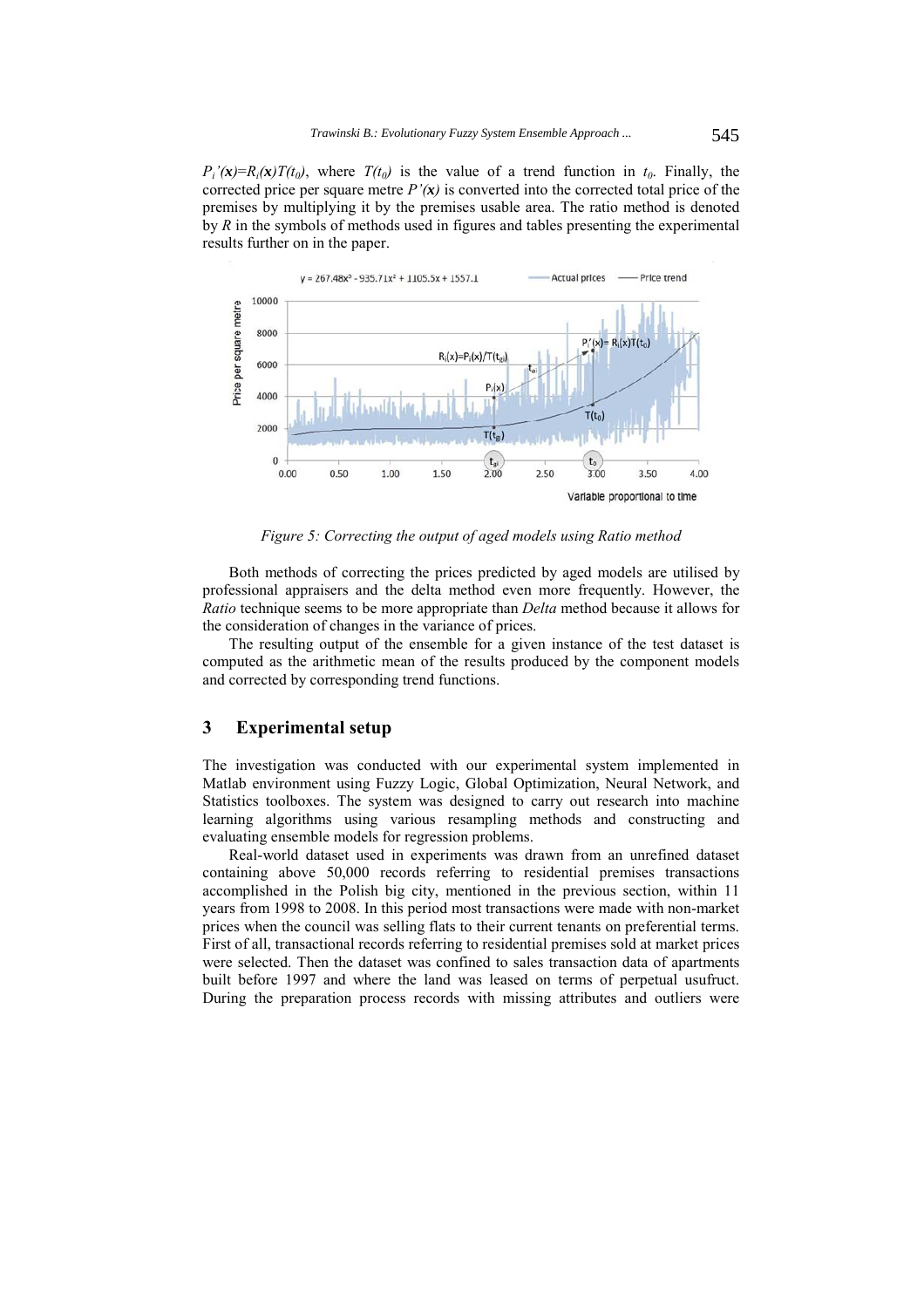discarded. The final dataset counted the 5,213 samples. Five following attributes were pointed out as main price drivers by professional appraisers: usable area of a flat (*Area*), age of a building construction (*Age*), number of storeys in a building (*Storeys*), number of rooms in a flat including a kitchen (Rooms), the distance of a building from the city centre (*Centre*), in turn, price of premises (*Price*) was the output variable.

The property valuation models were built from scratch by genetic fuzzy systems over chunks of data stream determined by a sliding window which was 12 months long. The parameters of the architecture of fuzzy systems as well as genetic algorithms are listed in Table 1. Similar designs are described in [Cordón, 99], [Cordón, 04], [Król, 08]. As test datasets the chunks of data stream specified by the time intervals of three months were used. As a performance function the mean absolute error (*MAE*) was used, and as aggregation functions of ensembles arithmetic averages were employed.

| <b>Fuzzy system</b>                   | <b>Genetic Algorithm</b>                 |
|---------------------------------------|------------------------------------------|
| Type of fuzzy system: Mamdani         | Chromosome: rule base and mf, real-coded |
| No. of input variables: 5             | Population size: 100                     |
| Membership functions (mf): triangular | Fitness function: MSE                    |
| No. of input mf: 3                    | Selection function: tournament           |
| No. of output mf: 5                   | Tournament size: 4                       |
| No. of rules: $15$                    | Elite count: 2                           |
| AND operator: prod                    | Crossover fraction: 0.8                  |
| Implication operator: prod            | Crossover function: two point            |
| Aggregation operator: probor          | Mutation function: custom                |
| Defuzzyfication method: centroid      | No. of generations: 100                  |

*Table 1: Parameters of GFS used in experiments* 

We conducted three series of experiments. In the first one the performance of ageing single models was investigated, in the second the impact of the degree of polynomial trend functions on the accuracy of ensemble fuzzy models was explored, and finally and in the third series the accuracy of *GFS* ensembles created in 20 time points were compared and nonparametric tests of statistical significance were carried out. The trends were modelled using Matlab function *polyfit(x,y,n)*, which finds the coefficients of a polynomial  $p(x)$  of degree *n* that fits the *y* data by minimizing the sum of the squares of the deviations of the data from the model (least-squares fit).

The analysis of the results was performed using statistical methodology including nonparametric tests followed by post-hoc procedures designed especially for multiple *N×N* comparisons [Demšar, 06], [García, 08], [Trawiński, 12c]. The idea behind statistical methods applied to analyse the results of experiments was as follows. The commonly used paired tests i.e. parametric t-test and its nonparametric alternative Wilcoxon signed rank tests are not appropriate for multiple comparisons due to the so called family-wise error. The proposed routine starts with the nonparametric Friedman test, which detect the presence of differences among all algorithms compared. After the null-hypotheses have been rejected the post-hoc procedures should be applied in order to point out the particular pairs of algorithms which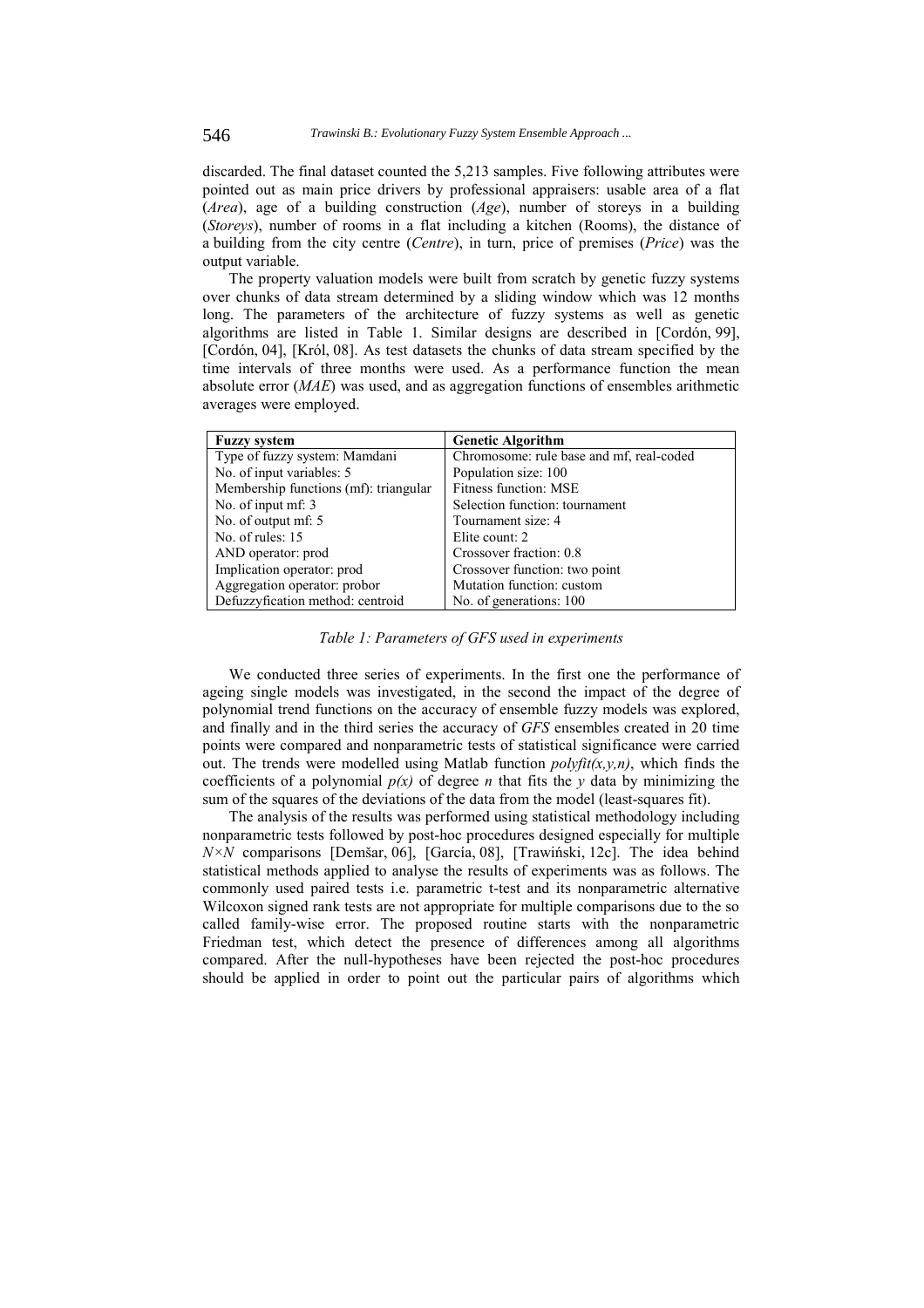produce differences. For *N×N* comparisons nonparametric Nemenyi's, Holm's, Shaffer's, and Bergamnn-Hommel's procedures are recommended.

## **4 Results of experiment**

We conducted three series of experiments. In the first one the performance of ageing single models was investigated, in the second the impact of the degree of polynomial trend functions on the accuracy of ensemble fuzzy models was explored, and finally and in the third series the accuracy of GFS ensembles created in 20 time points were compared and nonparametric tests of statistical significance were carried out.

### **4.1 Performance of ageing single models**

The first series of experiments consisted in the investigation of ageing single models created by genetic fuzzy systems ( $GFSs$ ). It was carried out for  $t_0$  equal to January 1, 2006, which corresponded the value of 2.92 on the *x* axis in the chart in Figure 6. In this time the prices of residential premises were growing quickly due to the run on real estate. We compared the performance of single models with and without correcting the results produced by aged models. In order to compensate ageing the output produced by aged models linear trend functions *T1* were employed. They were determined over shorter time periods  $t_w$  plus  $t_{ai}$  (*Age*) and the *Delta* correction method (*D*) was applied. Such an approach is commonly applied by Polish professional appraisers who having frequently a small number of comparable transactional data tend to use linear polynomial functions to avoid overfitting.



*Figure 6: Change trend of prices with marked*  $t_0$  *equal to January 1, 2006* 

The performance of ageing single models in terms of *MAE* is illustrated graphically in Figure 7. The *x* axis shows the age of models, i.e. the how many months passed from time when respective models were created to the time point  $t_0$ . The models were generated with training datasets determined by sliding windows of  $t_w$ =12 months. The windows were shifted of  $t_s$ =3 months. The same three test datasets, current for  $t_0$ , determined by the interval of 1, 2, and 3 months were employed to all current and aged models. Following denotation was used in the legend of Figure 7: *noT* means that output produced by respective models for the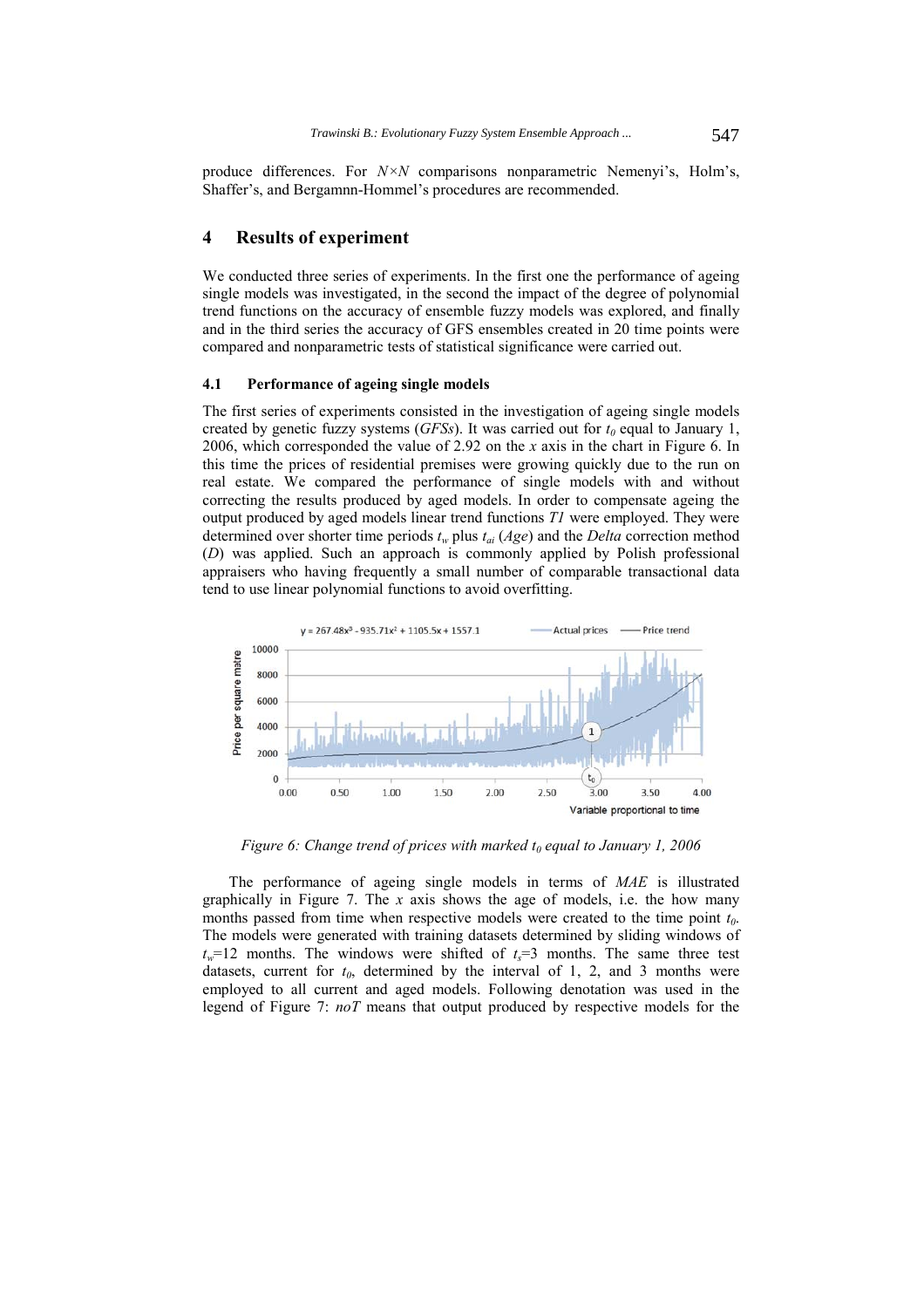current test dataset was not updated, respectively. The updated results were in turn marked by  $Age-DTI(t_i)$ . In the graph  $MAE$  is expressed in thousand PLN, where PLN stands for Polish zlotys.



*Figure 7: Performance of ageing single models, where (1), (2), (3) stand for test sets built over intervals 1, 2, and 3 months long, respectively* 

In the chart it is clearly seen that the *MAE* values for models whose output was not corrected by trend functions grow as ageing time increases. The reverse relation can be noticed when the results produced by models were updated with trend functions. Furthermore, the older models with trend correction reveal better performance than the less aged ones. This can be explained by smaller variance of premises prices in earlier time intervals (see Figure 6). Moreover, the shorter time span (starting from  $t_0$ ) of test data the lower  $MAE$  value may indicate that data included in test sets also undergo ageing.

#### **4.2 Impact of trend functions with different degree**

The second series of experiments aimed at exploring the impact of different trend functions on the accuracy of ensemble fuzzy models for residential premises valuation. The evaluating experiments were conducted for three points of time equal to 1)  $t_0$ =2004-01-01, 2)  $t_0$ =2006-01.01, and 3)  $t_0$ =2008-01-01 denoted by circled numbers in Figure 8, which correspond to the values of 2.19, 2.92, and 3.65 on the *x* axis in the graph, respectively. Thus, 1) the first moment refers to a modest rise of real estate prices just before Poland entered the European Union (EU), 2) the second one corresponds to a stronger growth two years after joining EU by Poland, 3) the last point was selected in the period when the prices of residential premises were increasing rapidly during the worldwide real estate bubble. As the functions to model the trends of price changes the polynomials of degree from one to five were employed, denoted by *T1*, *T2*,..,*T5*, respectively. They were determined over both shorter (*Age*) and longer time periods (*Beg*) and to correct the output of aged models the *Delta* correction method (*D*) was employed in each case. For comparison the results provided by the ensembles with no trend update were also taken into account.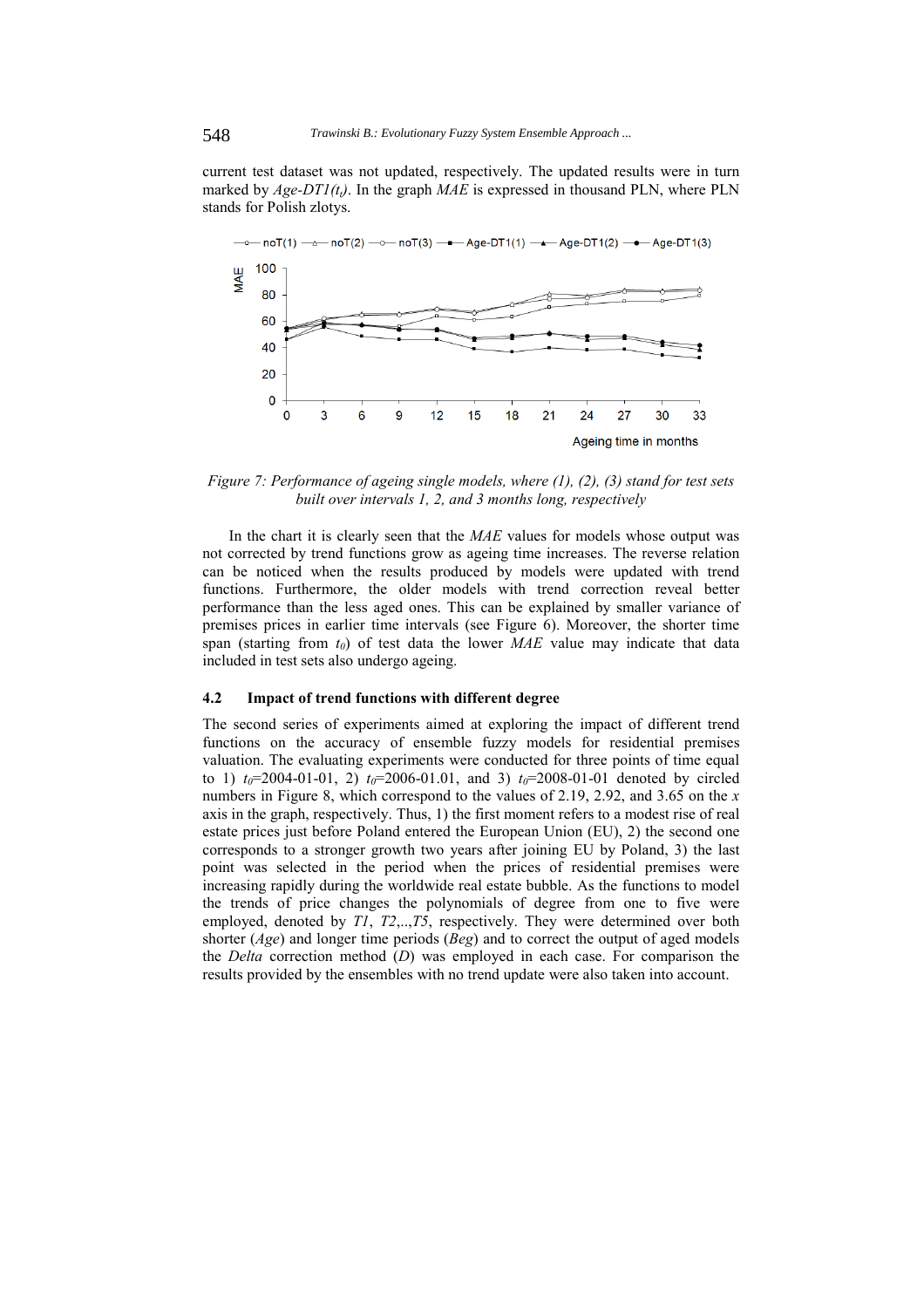

*Figure 8: Change trend of average transactional prices with marked three time points equal to 1) January 1, 2004, 2) January 1, 2006, and 3) January 1, 2008* 

The performance of GFS ensembles is depicted in six following Figures 9-14 for two per each time point so that the results for *Age* and *Beg* periods are illustrated. The ensembles were composed of stepwise growing number of genetic fuzzy systems (*GFS*). To a single model, current for a given  $t_0$ , more and more aged models were added, which were built over training data of the previous sliding windows of  $t_w$  equal to 12 months shifted by  $t_s$  equal to three months. The same test datasets, current for a given  $t_0$ , determined by the interval of 3 months were applied to each ensemble. Following denotation was used in the legend of Figures 9-14: *noT* stands for the ensembles which the results produced by component models were not updated with any trend function,  $Age-DT_i$  and  $Beg-DT_i$  indicate whether the outcome provided by component models was updated using trend functions determined over shorter (*Age*) or longer (*Beg*) time periods as described in the previous section. In order to be concise, in remaining text of the paper we will call the former *Age Trends* and the latter *Beg Trends*. Moreover, *D* stands for the *Delta* method and *i*=1,2,..,5 indicates the degree of polynomial function. In each graph *MAE* is expressed in thousand PLN.

For the time point 1), i.e. by the moderate price growth, it can be noticed for *Age Trends* in Figure 9 that the bigger number of component models the better accuracy of the ensemble except for linear and quadratic functions where it was the case only for ensembles composed of more than eight *GFSs*. Better results were achieved using polynomial of degree from three to five than with linear and quadratic functions. The best performance revealed polynomials of degree four and five. The lowest values of *MAE* were obtained for the biggest sizes of ensembles and the ensembles with corrected outcome significantly outperformed the single model built over the current data set. Moreover the former noticeably outperformed the ones which the results produced by component models were not updated with any trend function (*noT*).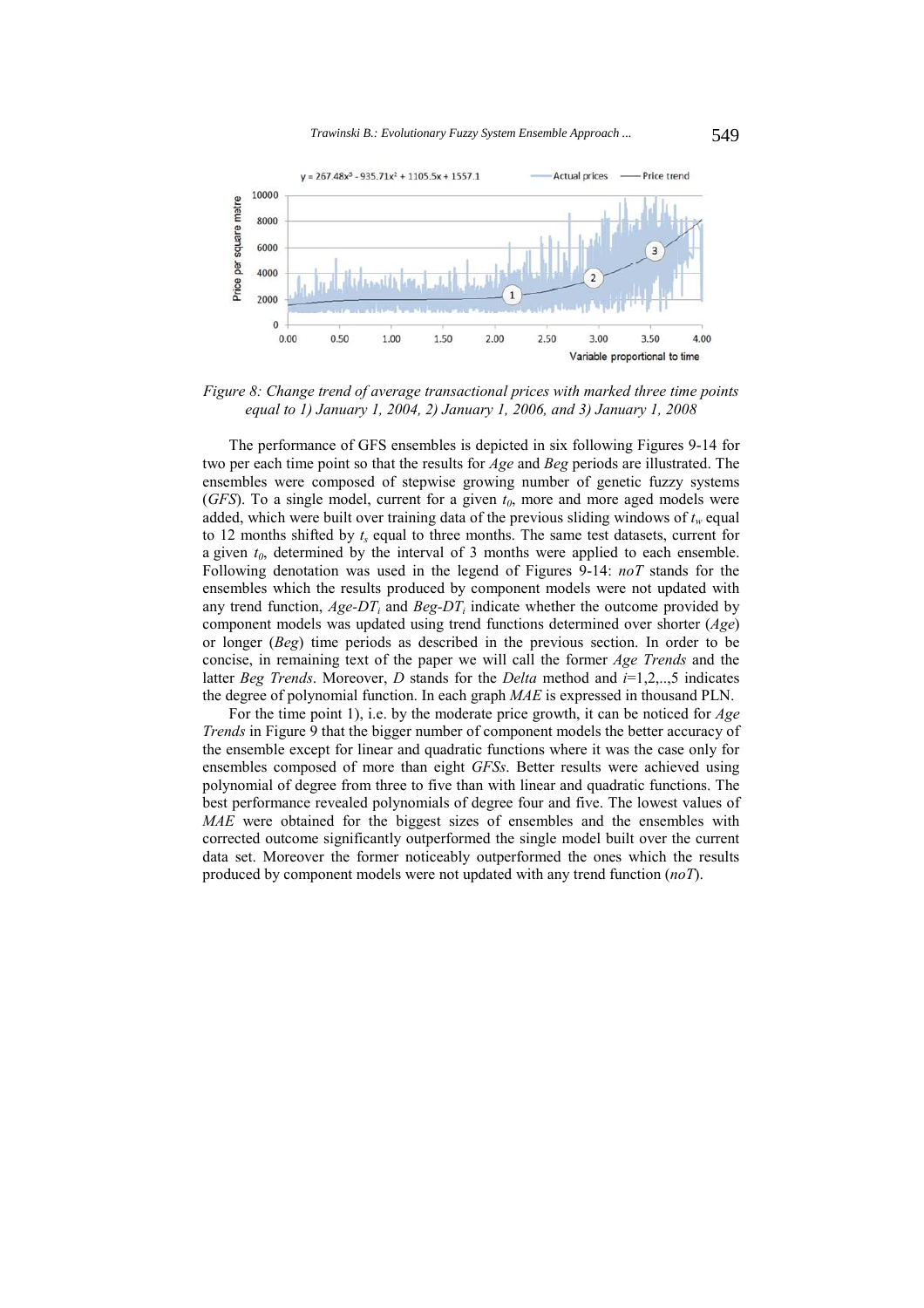

*Figure 9: Performance of GFS ensembles for Age Trends for t<sub>0</sub>=2004-01-01* 



*Figure 10: Performance of GFS ensembles for Beg Trends for t<sub>0</sub>=2004-01-01* 

In turn, for *Beg Trends* in Figure 10 it is clearly seen that that the bigger number of component models the better accuracy of the ensemble for all trend functions. The ensembles with corrected output significantly outperformed the *noT* ones. The best performance revealed polynomials of degree three, four, and five and the differences in accuracy among them were unnoticeable.

For the time point 2), i.e. by the stronger price rise, it can be also seen in Figure 11 and 12 that the bigger number of component models in ensembles the greater accuracy except for linear function for *Beg Trends*. Better results were achieved using polynomials of higher degree. For *Beg Trends* the best performance revealed cubic polynomials. The biggest ensembles with corrected output significantly outperformed the single model built over the current data set except for linear functions for *Beg Trends*. For the *noT* ensembles the bigger number of component models the higher value of *MAE*.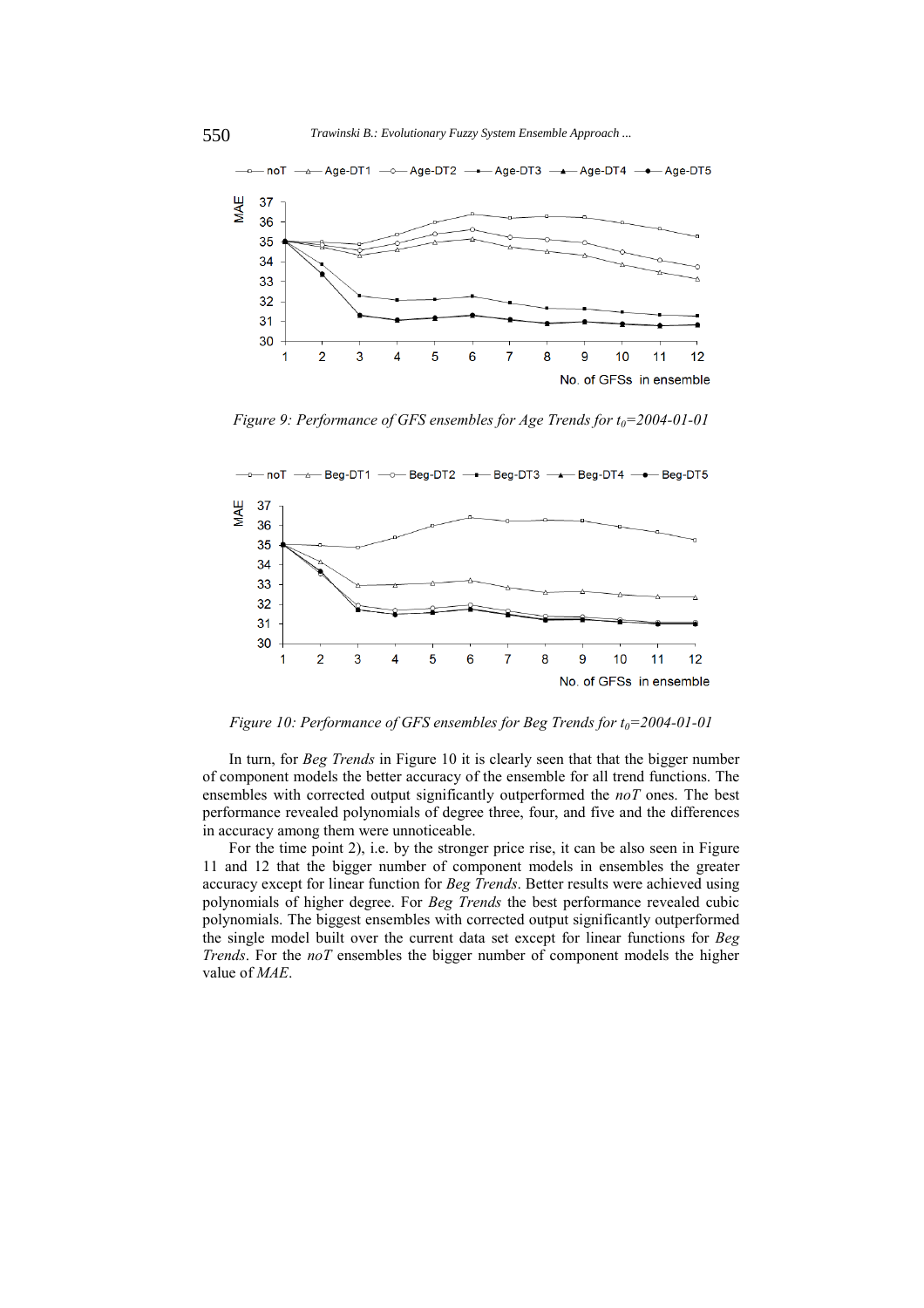

*Figure 11: Performance of GFS ensembles for Age Trends for t<sub>0</sub>=2006-01-01* 



*Figure 12: Performance of GFS ensembles for Beg Trends for t<sub>0</sub>=2006-01-01* 

For the time point 3), i.e. by the most dramatic increase of premises prices, it can be observed in Figure 13 that among *Age Trends* the best accuracy provided linear functions. The ensembles with the output corrected with polynomials of degree three, four, and five did not reveal even better performance than a single model does. The reverse relation can be noticed for *Beg Trends* (see Figure 14) where cubic, quartic, and quantic polynomials surpass significantly linear and quadratic functions. For *Beg-DT3*, *Beg-DT4*, and *Beg-DT5* the lowest values of *MAE* were obtained for the ensembles of the biggest sizes and the ensembles with corrected output significantly outperformed the single model built over the current data set. For the *noT* ensembles the bigger number of component models the more dramatic value of MAE. Likewise, the linear polynomials work poorly for *Beg Trends*.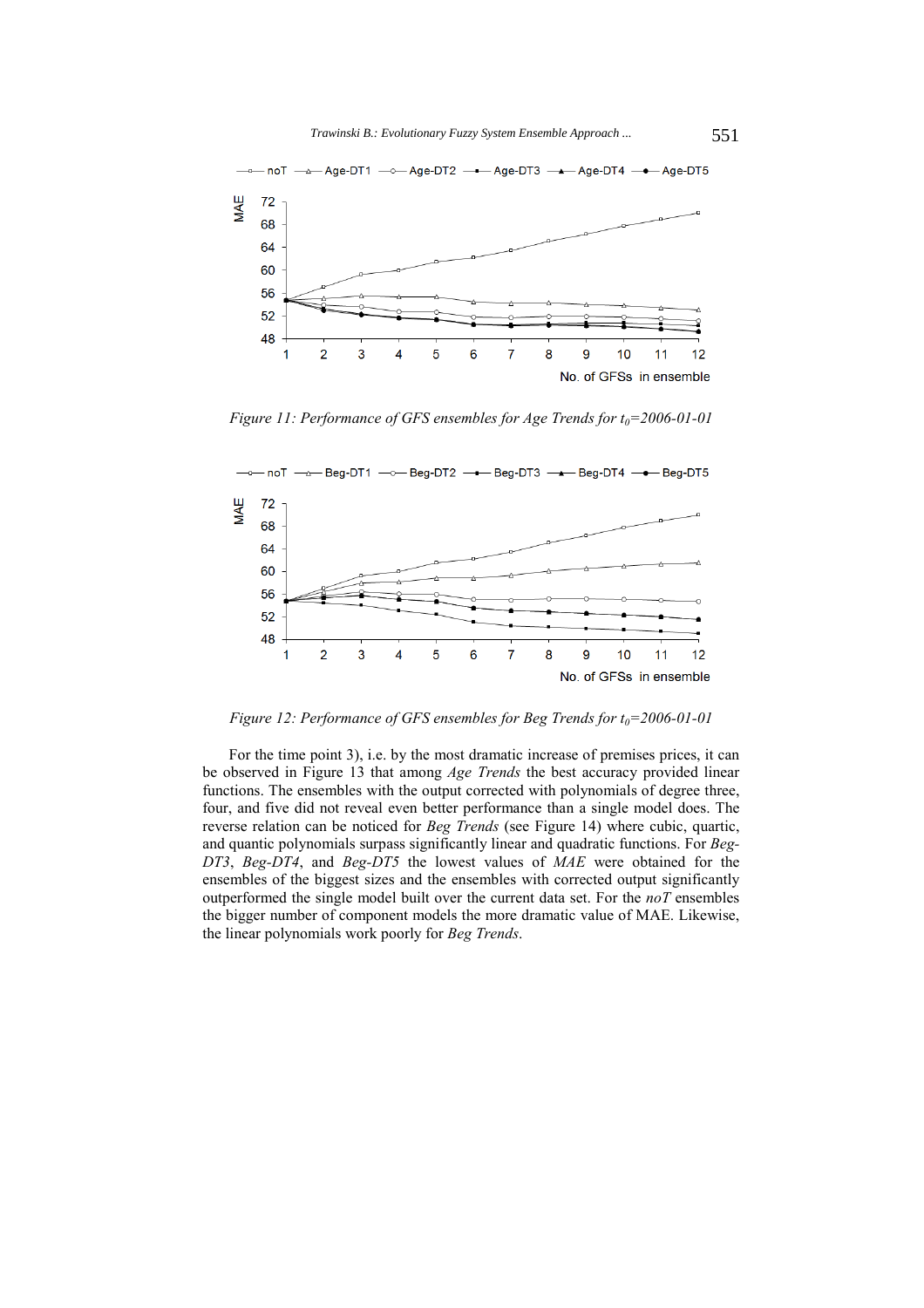

*Figure 13: Performance of GFS ensembles for Age Trends for t<sub>0</sub>=2008-01-01* 



*Figure 14: Performance of GFS ensembles for Beg Trends for t<sub>0</sub>=2008-01-01* 

|         | t0             | 2004-01-01 |            |      | 2006-01-01 | 2008-01-01 |       |
|---------|----------------|------------|------------|------|------------|------------|-------|
| #models | Trend          | Age        | <b>Beg</b> | Age  | <b>Beg</b> | Age        | Beg   |
|         | noT            | 35.1       | 35.1       | 54.8 | 54.8       | 66.8       | 66.8  |
| 12      | noT            | 35.3       | 35.3       | 70.0 | 70.0       | 133.9      | 133.9 |
| 12      | T <sub>1</sub> | 33.1       | 32.4       | 53.1 | 61.6       | 60.4       | 110.8 |
| 12      | T2             | 33.7       | 31.1       | 51.1 | 54.7       | 64.4       | 73.6  |
| 12      | T3             | 31.3       | 31.0       | 50.3 | 49.1       | 68.5       | 55.0  |
| 12      | T4             | 30.8       | 31.0       | 49.4 | 51.5       | 71.8       | 55.8  |
| 12      | T5             | 30.8       | 31.0       | 49.3 | 51.5       | 71.9       | 55.9  |

*Table 2: Accuracy comparison of single models and ensembles composed of 12 GFSs. Performance in terms of MAE is expressed in thousand PLN* 

Table 2 summarizes the results of this series of experiments. The best results provided the ensembles composed of 12 aged models. The best results for each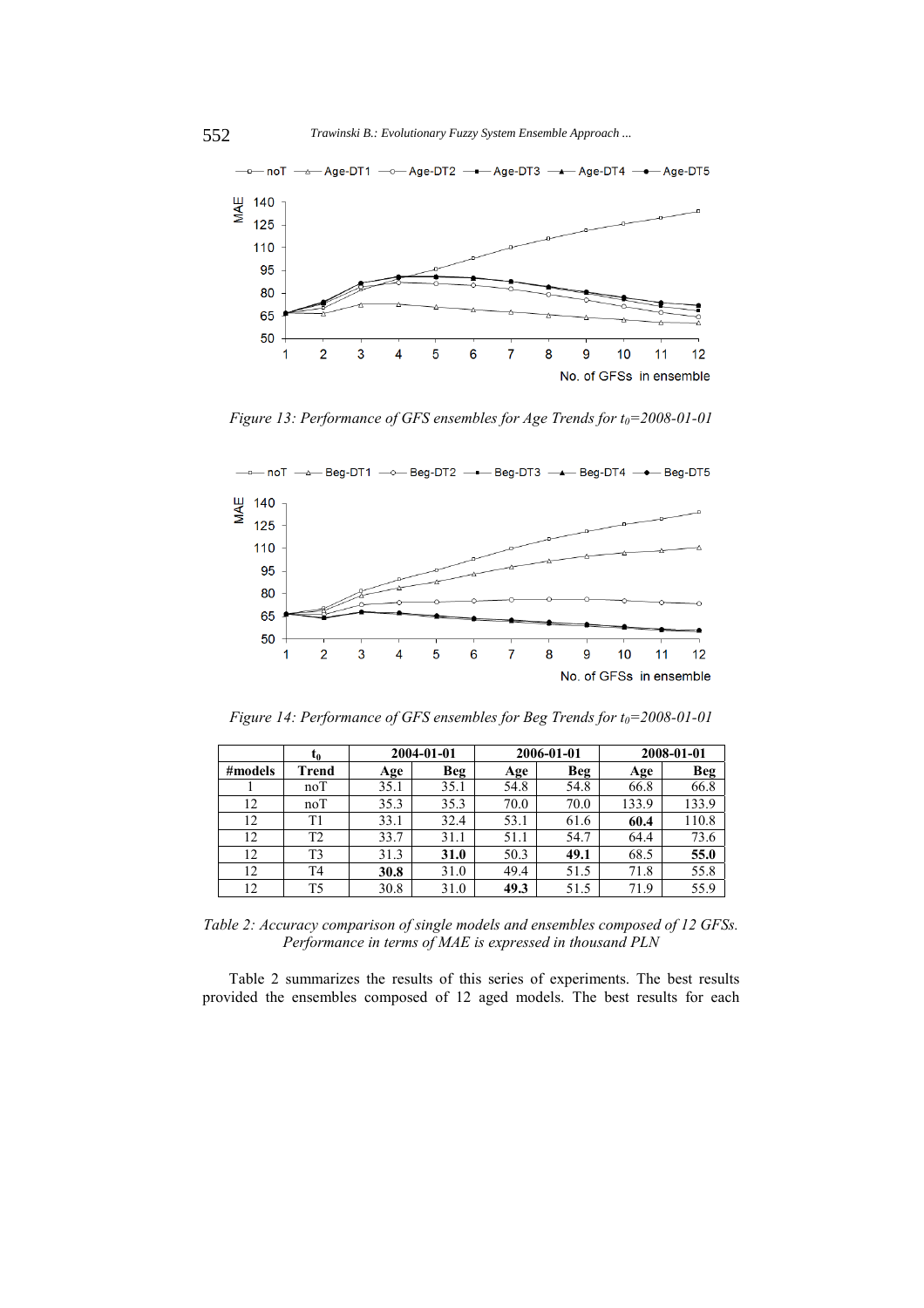column in Table 2 are stressed in boldface. For any length of interval to determine the trend function you could find such trend function degree that ensured the better accuracy of ensembles than single models. The ensembles with no output correction by trend functions in each case revealed worse performance. Moreover, the trend functions determined over longer intervals (*Beg*) led to better results than the ones built over shorter time periods (*Age*). Taking into account all three time points with different rate of price changes the best selection seems to the polynomial of degree three build over data which came in since the beginning of the stream.

### **4.3 Comparison of GFS ensembles**

The goal of the third series of experiments was to compare the accuracy of ensembles of *GFSs* created using the aforementioned techniques and to conduct nonparametric tests of statistical significance. The comparison experiments were conducted for 20 points of time from 1)  $t_0$ =2003-01-01 to 20)  $t_0$ =2007-10-01, denoted by circled numbers in Figure 15. Thus, the time points covered different rates of price growth from modest to massive rise. Taking into account the results of previous experiments in each time point an ensemble of constant size, i.e. composed of 12 aged *GFSs*, was built. Component models were built over training data delineated by the sliding windows of  $t_w$  equal to 12 months shifted by  $t_s$  equal to three months. The same test datasets, current for a given  $t_0$ , determined by the interval of 3 months were applied to each ensemble. The performance of the ensembles was computed for a test set current for individual  $t_0$ , determined by the interval of 3 months. As in previous experiments to model the trends of price changes the polynomials of degree from one to five were employed. They were determined over both shorter (*Age*) and longer time periods (*Beg*) and to correct the output of aged models the *Delta* (*D*) and *Ratio* (*R*) correction methods were employed in each case. For comparison the results provided by single models current for individual time points were also utilized.



*Figure 15: Change trend of average transactional prices with marked 20 time points* 

The performance of six models, i.e. single ones and ensembles with the correction of component model output by polynomials of degree from one to five using *Age Trends* and *Delta* and *Ratio* methods is illustrated in Figures 16 and 17. It can be easily seen that the single models and *T1* ensembles provide the highest values of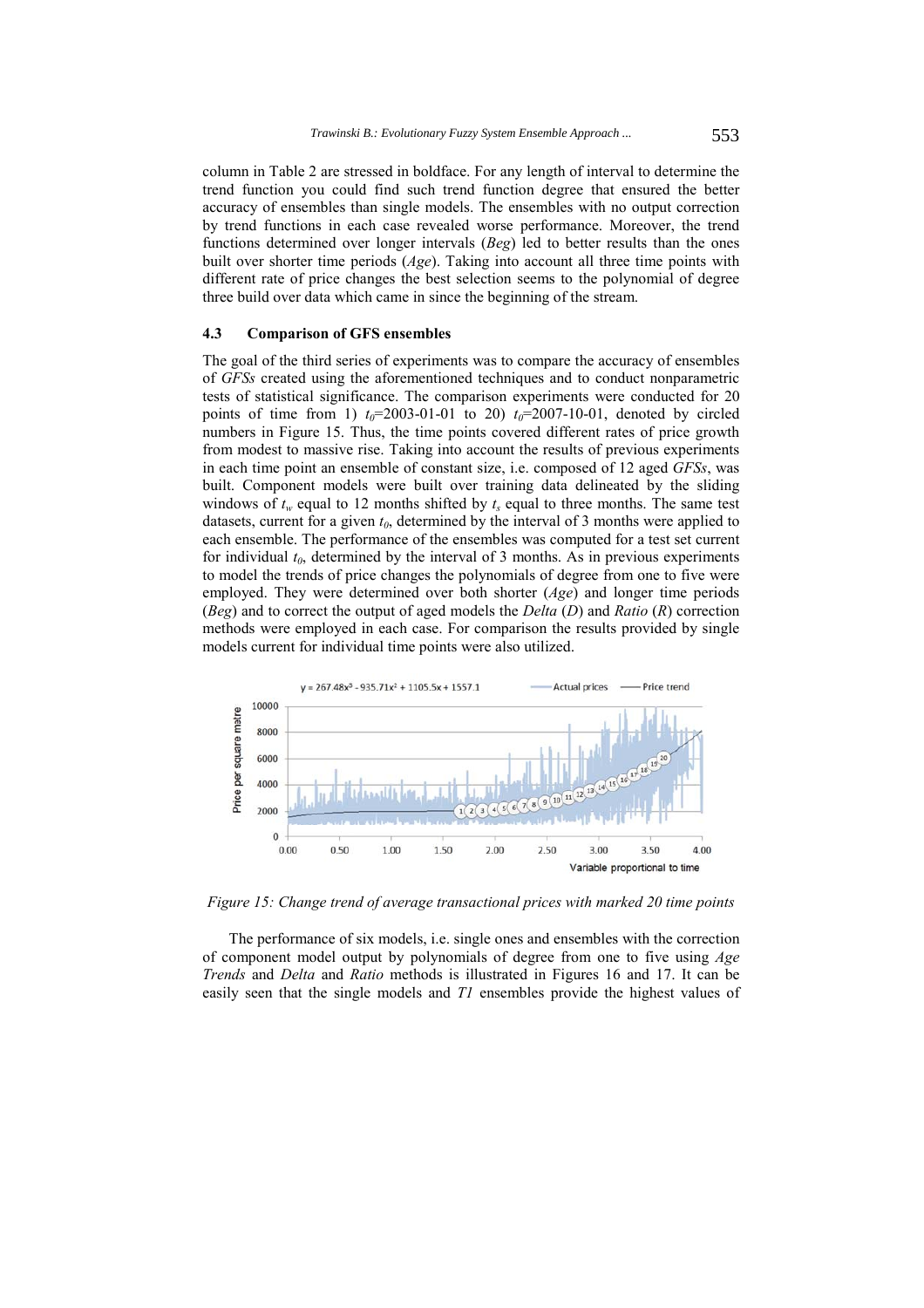*MAE*. In turn, the differences among the rest of the ensembles are not apparent therefore we should refer to statistical tests of significance.



*Figure 16: Performance of GFS ensembles for Age Trends with Delta method* 



*Figure 17: Performance of GFS ensembles for Age Trends with Ratio method* 

The Friedman test performed in respect of *MAE* values of the models built in 20 time points showed that there were significant differences between some models. Average ranks of individual models are shown in Table 3, where the lower rank value the better model. On both lists the *T3* and *T4* ensembles took the first two positions whereas single models and *T1* ensembles were in the last two places. Adjusted *pvalues* for Nemenyi's, Holm's, Shaffer's, and Bergmann-Hommel's post-hoc procedures for *N×N* comparisons for all possible pairs of algorithms are shown in Tables 4 and 5 for *Delta* and *Ratio* methods, respectively. For comparison, the results of paired Wilcoxon tests are placed in both tables. The *p-values* indicating the statistically significant differences between given pairs of algorithms are marked with italics. The significance level considered for the null hypothesis rejection was 0.05.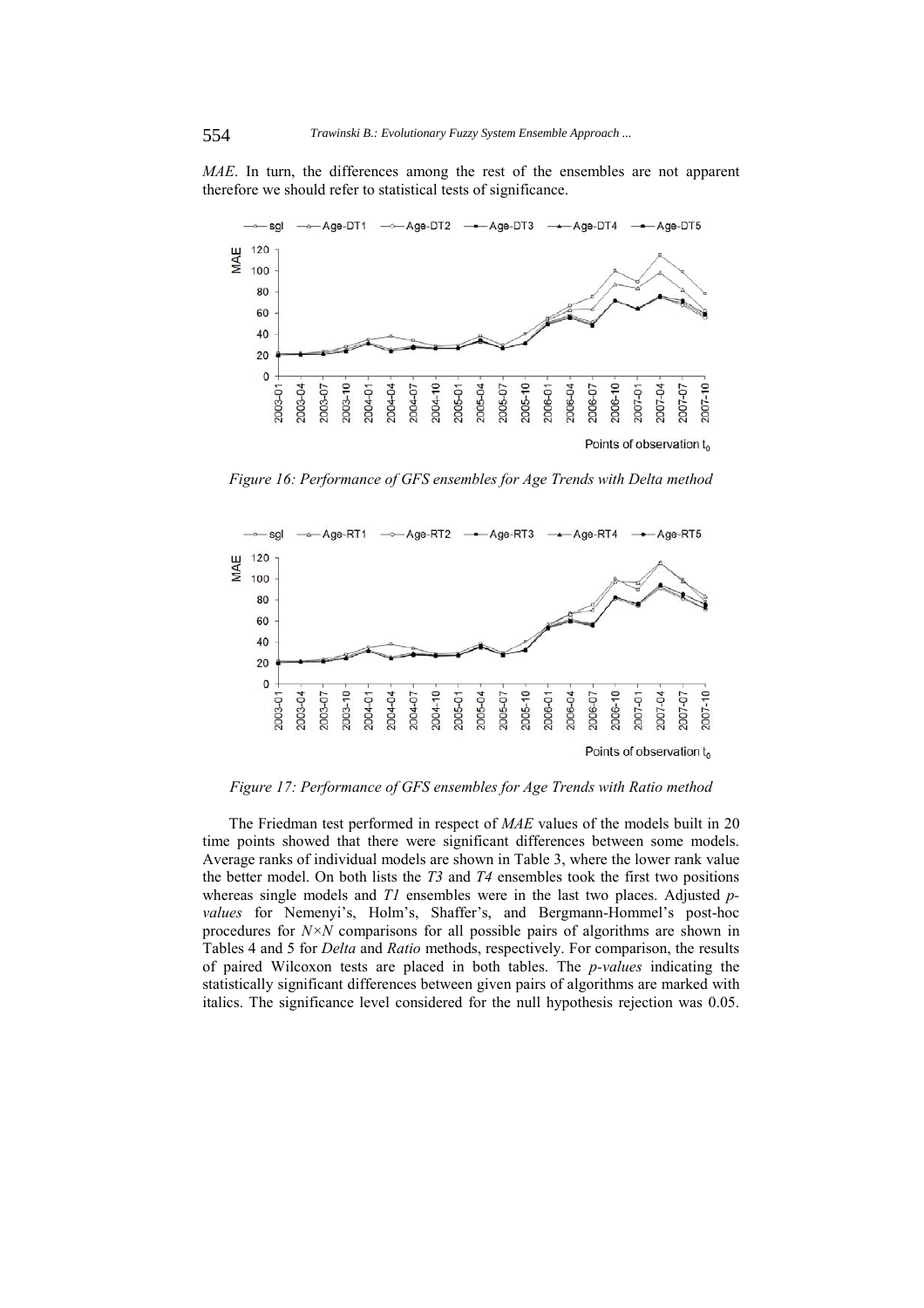Following main observations could be done based on the most powerful Shaffer's, and Bergmann-Hommel's post-hoc procedures: *T2*, *T3*, *T4*, and *T5* ensembles revealed significantly better performance than single and *T1* models. There are not significant differences among the *T2*, *T3*, *T4*, and *T5* ensembles as well as among single and *T1* models. The paired Wilcoxon test can lead to over-optimistic decisions because it allows for rejection of a greater number of null hypotheses.

| Method            | 1st      | 2nd      | 3rd      | 4th      | 5th    | 6th             |
|-------------------|----------|----------|----------|----------|--------|-----------------|
| Age Trends, Delta | T3(1.95) | T4(2.50) | T2(2.85) | T5(3.05) | (4.65) | sgl $(6.00)$    |
| Age Trends, Ratio | (2.10)   | ر رہے ا  | T4(2.85) | (2.95)   | (4.95) | (5.80)<br>sgl ' |

**Model vs Model pWilcox pNeme pHolm pShaf pBerg**  sgl vs Age-DT3 *8.90E-05 1.14E-10 1.14E-10 1.14E-10 1.14E-10*  sgl vs Age-DT4 *8.90E-05 4.95E-08 4.62E-08 3.30E-08 3.30E-08*  sgl vs Age-DT2 *8.90E-05 1.52E-06 1.32E-06 1.01E-06 7.09E-07*  sgl vs Age-DT5 8.90E-05 9.23E-06 7.38E-06 6.15E-06 4.31E-06<br>Age-DT1 vs Age-DT3 0.000254 7.53E-05 5.53E-05 5.02E-05 5.02E-05 Age-DT1 vs Age-DT3 *0.000254 7.53E-05 5.53E-05 5.02E-05 5.02E-05*  Age-DT1 vs Age-DT4 *0.000339 0.004183 0.002789 0.002789 0.001673*  Age-DT1 vs Age-DT2 *0.000189 0.035187 0.021112 0.016421 0.009383*  Age-DT1 vs Age-DT5 *0.000593* 0.102613 0.054727 *0.047886 0.027363*  sgl vs Age-DT1 8.90E-05 0.337414 0.157460 0.157460 0.157460 Age-DT4 vs Age-DT5  $\begin{array}{|l} 0.008035 \end{array}$  1.000000 1.000000 1.000000 1.000000 Age-DT3 vs Age-DT5 0.100459 0.944686 0.377874 0.377874 0.377874 Age-DT3 vs Age-DT4 0.135358 1.000000 1.000000 1.000000 1.000000 Age-DT2 vs Age-DT3 0.278966 1.000000 0.640951 0.512761 0.384571<br>Age-DT2 vs Age-DT5 0.525654 1.000000 1.000000 1.000000 1.000000 Age-DT2 vs Age-DT5 0.525654 1.000000 1.000000 Age-DT2 vs Age-DT4 0.627446 1.000000 1.000000 1.000000 1.000000

*Table 3: Rank positions of models for Age Trends determined by Friedman test* 

*Table 4: p-values for N×N comparisons of models for Age Trends with Delta method* 

| Model vs Model     | pWilcox  | pNeme         | pHolm         | pShaf         | pBerg         |
|--------------------|----------|---------------|---------------|---------------|---------------|
| sgl vs Age-RT3     | 8.90E-05 | $6.00E-09$    | $6.00E-09$    | $6.00E - 09$  | $6.00E-09$    |
| sgl vs Age-RT2     | 8.90E-05 | $8.24E - 08$  | $7.69E - 08$  | 5.49E-08      | $5.49E - 08$  |
| sgl vs Age-RT4     | 8.90E-05 | $9.23E - 06$  | 8.00E-06      | $6.15E-06$    | $4.31E - 06$  |
| sgl vs Age-RT5     | 8.90E-05 | $2.18E - 0.5$ | $1.75E - 0.5$ | $1.45E - 0.5$ | $1.02E - 0.5$ |
| Age-RT1 vs Age-RT3 | 0.000189 | $2.18E - 0.5$ | 1.75E-05      | $1.45E - 0.5$ | 1.45E-05      |
| Age-RT1 vs Age-RT2 | 0.000163 | 0.000166      | 0.000111      | 0.000111      | $6.65E - 0.5$ |
| Age-RT1 vs Age-RT4 | 0.000293 | 0.005786      | 0.003472      | 0.002700      | 0.001543      |
| Age-RT1 vs Age-RT5 | 0.000293 | 0.010848      | 0.005786      | 0.005063      | 0.002893      |
| sgl vs Age-RT1     | 0.027622 | 1.000000      | 1.000000      | 1.000000      | 1.000000      |
| Age-RT3 vs Age-RT5 | 0.262723 | 1.000000      | 1.000000      | 1.000000      | 1.000000      |
| Age-RT3 vs Age-RT4 | 0.313464 | 1.000000      | 1.000000      | 1.000000      | 1.000000      |
| Age-RT2 vs Age-RT5 | 0.135358 | 1.000000      | 1.000000      | 1.000000      | 1.000000      |
| Age-RT2 vs Age-RT4 | 0.167185 | 1.000000      | 1.000000      | 1.000000      | 1.000000      |
| Age-RT2 vs Age-RT3 | 0.525654 | 1.000000      | 1.000000      | 1.000000      | 1.000000      |
| Age-RT4 vs Age-RT5 | 0.627446 | 1.000000      | 1.000000      | 1.000000      | 1.000000      |

*Table 5: p-values for N×N comparisons of models for Age Trends with Ratio method*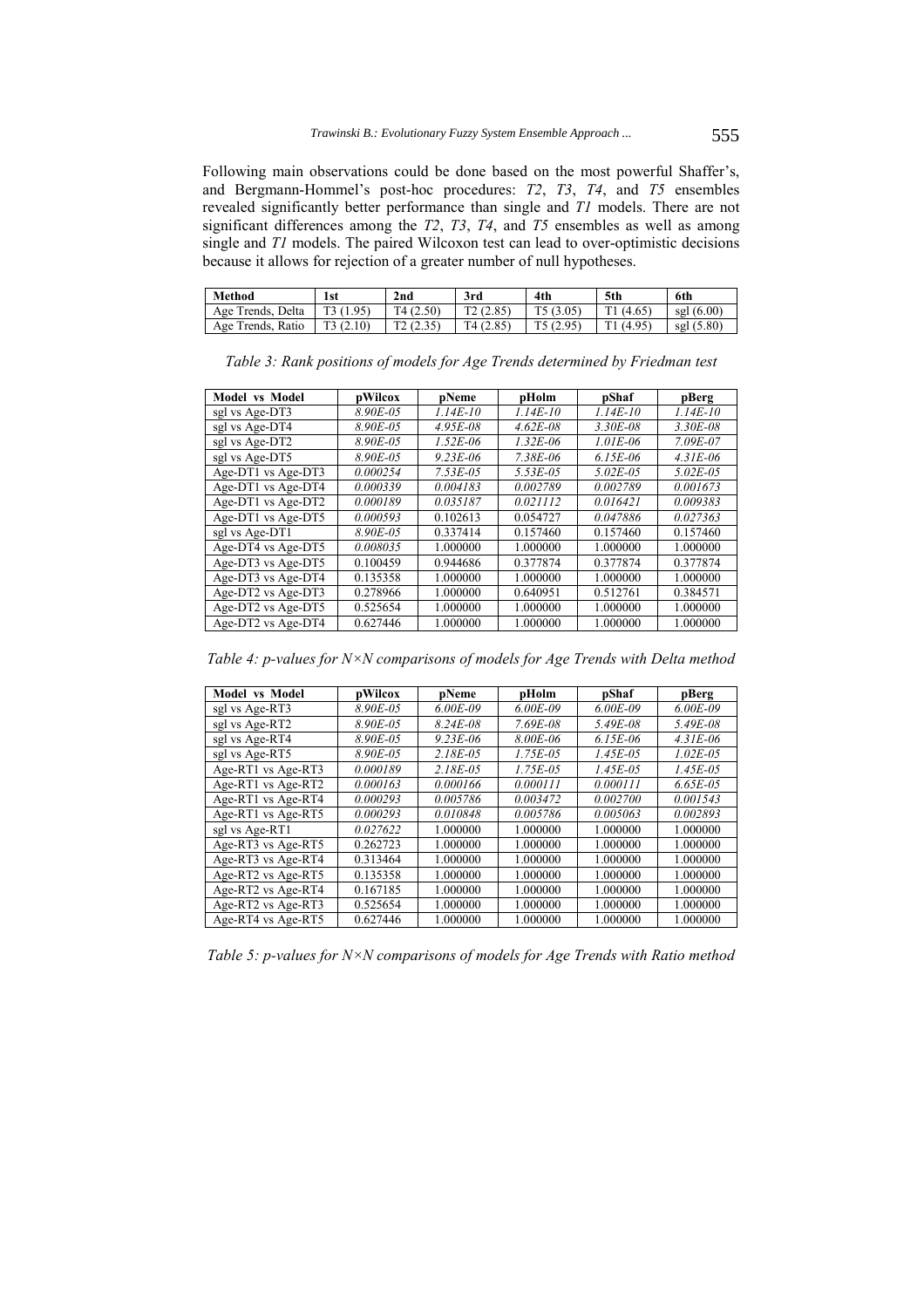Similar analysis was made for *Beg Trends*. The performance of six models using *Delta* and *Ratio* methods is illustrated in Figures 18 and 19. It is noticeable that the single models and *T1* and *T2* ensembles reveal the highest values of *MAE*. In turn, the differences among the rest of the ensembles are not visible. The Friedman test indicated that there were significant differences between some models. Average ranks of individual models are shown in Table 6. On both lists the *T4*, *T5*, and *T3* ensembles took the first three positions whereas single models and *T1* and *T2* ensembles were in the last three places. Adjusted *p-values* for Nemenyi's, Holm's, Shaffer's, and Bergmann-Hommel's post-hoc procedures for *N×N* comparisons for all possible pairs of algorithms are shown in Tables 7 and 8 for *Delta* and *Ratio* methods, respectively. The *p-values* indicating the statistically significant differences between given pairs of algorithms are also marked with italics. The significance level considered for the null hypothesis rejection was 0.05, too. Following main observations could be done based on the Shaffer's, and Bergmann-Hommel's post-hoc procedures: *T3*, *T4*, and *T5* ensembles revealed significantly better performance than single and *T1* and *T2* models. There are not significant differences among the *T3*, *T4*, and *T5* ensembles as well as among single and *T1* and *T2* models. The paired Wilcoxon test also allowed for the rejection of a bigger number of null hypotheses.



*Figure 18: Performance of GFS ensembles for Beg Trends with Delta method* 

| Method                  | 1st                | 2nd    | 3rd    | 4th    | 5th          | 6th |
|-------------------------|--------------------|--------|--------|--------|--------------|-----|
| Beg<br>Delta<br>Trends. | T4 (               | (2.05) | (2.40) | (4.65) | .5.05<br>sgl | ◡   |
| Beg<br>Ratio<br>Trends. | $.85^\circ$<br>.47 |        | (2.55) | (4.80) | sgl(4.80)    |     |

*Table 6: Rank positions of models for Beg Trends determined by Friedman test*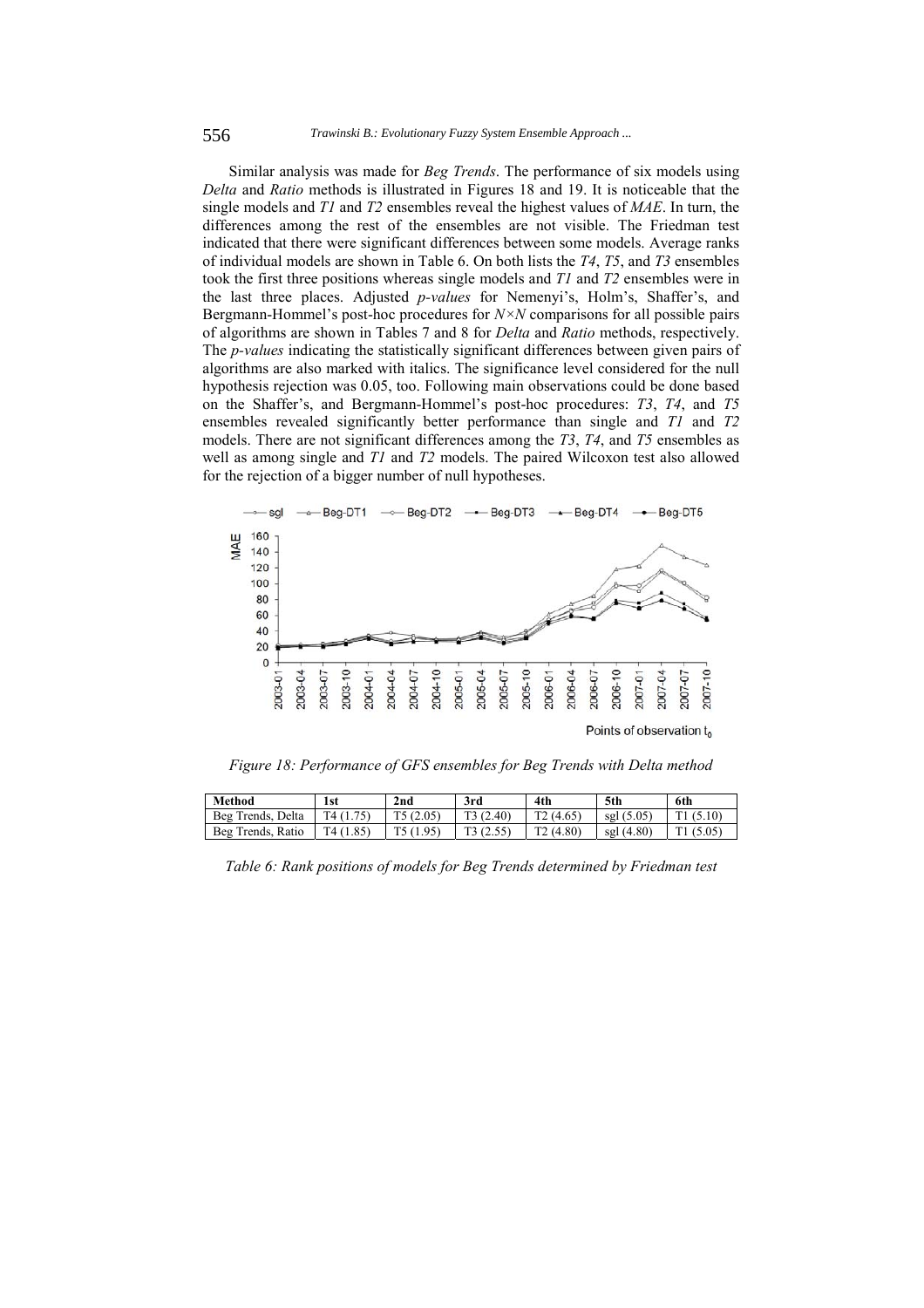

Points of observation  $t_0$ 

*Figure 19: Performance of GFS ensembles for Beg Trends with Ratio method* 

| <b>Model vs Model</b> | pWilcox  | pNeme         | pHolm         | pShaf         | pBerg         |
|-----------------------|----------|---------------|---------------|---------------|---------------|
| Beg-DT1 vs Beg-DT4    | 0.000120 | $2.24E - 07$  | $2.24E - 07$  | $2.24E - 07$  | $2.24E - 07$  |
| sgl vs Beg-DT4        | 0.000089 | $3.65E - 07$  | $3.41E - 07$  | $2.43E - 07$  | $2.43E - 07$  |
| Beg-DT1 vs Beg-DT5    | 0.000140 | $3.80E - 06$  | $3.29E - 06$  | $2.53E - 06$  | $2.53E - 06$  |
| sgl vs Beg-DT5        | 8.90E-05 | $5.94E - 06$  | $4.75E - 06$  | 3.96E-06      | $2.53E - 06$  |
| Beg-DT2 vs Beg-DT4    | 8.90E-05 | $1.42E - 0.5$ | $1.04E - 0.5$ | $9.49E - 06$  | $6.64E - 06$  |
| Beg-DT1 vs Beg-DT3    | 0.000293 | $7.53E - 0.5$ | $5.02E - 0.5$ | $5.02E - 0.5$ | $3.52E - 0.5$ |
| sgl vs Beg-DT3        | 8.90E-05 | 0.000112      | $6.74E - 0.5$ | $5.24E - 0.5$ | $3.52E - 0.5$ |
| Beg-DT2 vs Beg-DT5    | 8.90E-05 | 0.000166      | 8.87E-05      | $7.76E - 0.5$ | $4.43E - 0.5$ |
| Beg-DT2 vs Beg-DT3    | 8.90E-05 | 0.002143      | 0.001000      | 0.001000      | 0.000429      |
| Beg-DT1 vs Beg-DT2    | 0.008968 | 1.000000      | 1.000000      | 1.000000      | 1.000000      |
| Beg-DT3 vs Beg-DT4    | 0.135358 | 1.000000      | 1.000000      | 1.000000      | 1.000000      |
| sgl vs Beg-DT2        | 0.178957 | 1.000000      | 1.000000      | 1.000000      | 1.000000      |
| Beg-DT3 vs Beg-DT5    | 0.145401 | 1.000000      | 1.000000      | 1.000000      | 1.000000      |
| Beg-DT4 vs Beg-DT5    | 0.370262 | 1.000000      | 1.000000      | 1.000000      | 1.000000      |
| sgl vs Beg-DT1        | 0.125860 | 1.000000      | 1.000000      | 1.000000      | 1.000000      |

*Table 7: p-values for N×N comparisons of models for Beg Trends with Delta method* 

| <b>Model vs Model</b> | pWilcox  | pNeme         | pHolm         | pShaf         | pBerg        |
|-----------------------|----------|---------------|---------------|---------------|--------------|
| Beg-RT1 vs Beg-RT4    | 0.000140 | $9.51E - 07$  | $9.51E - 07$  | $9.51E - 07$  | $9.51E - 07$ |
| Beg-RT1 vs Beg-RT5    | 0.000140 | $2.41E - 06$  | $2.25E-06$    | $1.61E - 06$  | $1.61E - 06$ |
| sgl vs Beg-RT4        | 0.000103 | $9.23E - 06$  | 8.00E-06      | $6.15E-06$    | $6.15E-06$   |
| Beg-RT2 vs Beg-RT4    | 8.90E-05 | $9.23E - 06$  | 8.00E-06      | $6.15E-06$    | $6.15E-06$   |
| sgl vs Beg-RT5        | 0.000103 | $2.18E - 0.5$ | $1.60E - 0.5$ | $1.45E - 0.5$ | $8.73E - 06$ |
| Beg-RT2 vs Beg-RT5    | 8.90E-05 | $2.18E - 0.5$ | $1.60E - 0.5$ | $1.45E - 0.5$ | $8.73E - 06$ |
| Beg-RT1 vs Beg-RT3    | 0.000293 | 0.000357      | 0.000214      | 0.000167      | 0.000167     |
| sgl vs Beg-RT3        | 8.90E-05 | 0.002143      | 0.001143      | 0.001000      | 0.000571     |
| Beg-RT2 vs Beg-RT3    | 8.90E-05 | 0.002143      | 0.001143      | 0.001000      | 0.000571     |
| Beg-RT1 vs Beg-RT2    | 0.005740 | 1.000000      | 1.000000      | 1.000000      | 1.000000     |
| sgl vs Beg-RT1        | 0.056915 | 1.000000      | 1.000000      | 1.000000      | 1.000000     |
| Beg-RT3 vs Beg-RT5    | 0.135358 | 1.000000      | 1.000000      | 1.000000      | 1.000000     |
| Beg-RT3 vs Beg-RT4    | 0.145401 | 1.000000      | 1.000000      | 1.000000      | 1.000000     |
| sgl vs Beg-RT2        | 0.370262 | 1.000000      | 1.000000      | 1.000000      | 1.000000     |
| Beg-RT4 vs Beg-RT5    | 0.654159 | 1.000000      | 1.000000      | 1.000000      | 1.000000     |

*Table 8: p-values for N×N comparisons of models for Beg Trends with Ratio method*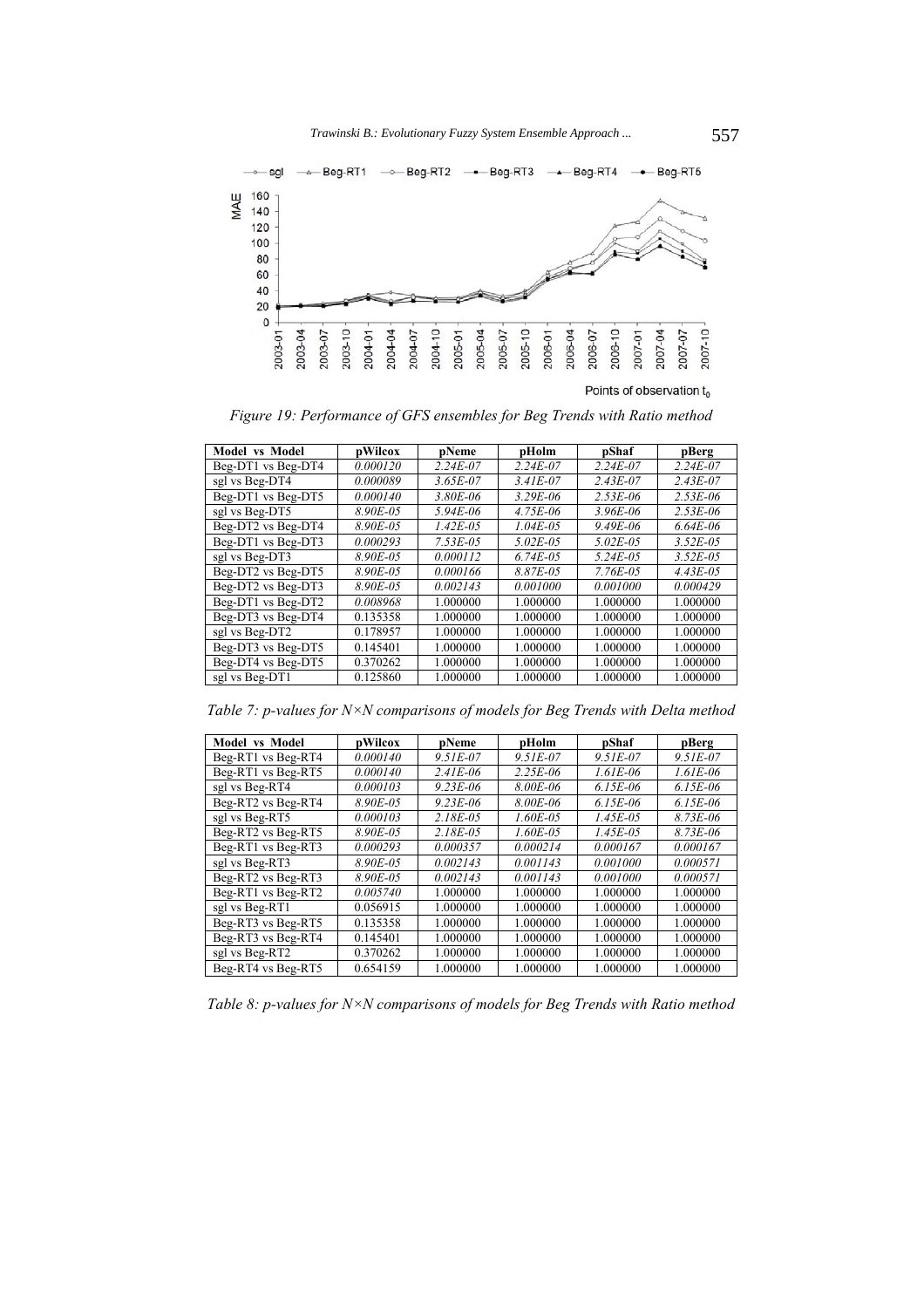*T3* and *T4* ensembles, which revealed the best performance in the abovementioned experiments, were selected for the final comparison. The Friedman test indicated that there were significant differences between some models. Average ranks determined by Friedman test are placed in Table 9 and adjusted *p-values* for post-hoc procedures for *N×N* comparisons for all possible pairs of models are shown in Table 10. Having performed the analogous analysis following main conclusions can be drawn. The *Delta* correction method results in significantly better performance than the *Ratio* one. Among *Delta* corrected ensembles as well as among *Ratio* corrected ensembles there are no significant differences between *T3* and *T4* models and *Age* and *Beg Trends* methods.

| 1st     | 2nd     | 3rd     | 4th     | 5th     | 6th     | 7 <sub>th</sub> | 8th     |
|---------|---------|---------|---------|---------|---------|-----------------|---------|
| Beg-DT4 | Age-DT3 | Age-DT4 | Beg-DT3 | Beg-RT4 | Age-RT3 | Beg-RT3         | Age-RT4 |
| (2.40)  | (2.85)  | .3.40   | (3.95)  | (4.90)  | (5.90)  | (6.20)          | (6.40)  |

| <b>Model vs Model</b> | pWilcox  | pNeme         | pHolm         | pShaf         | pBerg         |
|-----------------------|----------|---------------|---------------|---------------|---------------|
| Beg-DT4 vs Age-RT4    | 0.000120 | $6.77E - 06$  | $6.77E - 06$  | $6.77E - 06$  | $6.77E - 06$  |
| Beg-DT4 vs Beg-RT3    | 0.000390 | $2.61E - 0.5$ | $2.51E - 0.5$ | $1.95E - 0.5$ | $1.95E - 0.5$ |
| Age-DT3 vs Age-RT4    | 0.000089 | 0.000128      | 0.000119      | $9.62E - 05$  | $9.62E - 0.5$ |
| Beg-DT4 vs Age-RT3    | 0.000103 | 0.000174      | 0.000156      | 0.000131      | $9.97E - 0.5$ |
| Age-DT3 vs Beg-RT3    | 0.016882 | 0.000427      | 0.000366      | 0.000321      | 0.000229      |
| Age-DT3 vs Age-RT3    | 0.000103 | 0.002305      | 0.001893      | 0.001729      | 0.000906      |
| Age-DT4 vs Age-RT4    | 0.000103 | 0.003010      | 0.002365      | 0.002258      | 0.001720      |
| Age-DT4 vs Beg-RT3    | 0.015241 | 0.008417      | 0.006313      | 0.006313      | 0.003307      |
| Beg-DT4 vs Beg-RT4    | 0.000163 | 0.034967      | 0.024977      | 0.019981      | 0.016235      |
| Age-DT4 vs Age-RT3    | 0.000163 | 0.034967      | 0.024977      | 0.019981      | 0.016235      |
| Beg-DT3 vs Age-RT4    | 0.003185 | 0.043732      | 0.028114      | 0.024990      | 0.020304      |
| Beg-DT3 vs Beg-RT3    | 0.000293 | 0.102917      | 0.062485      | 0.058810      | 0.033081      |
| Age-DT3 vs Beg-RT4    | 0.003592 | 0.227697      | 0.130112      | 0.130112      | 0.073188      |
| Beg-DT3 vs Age-RT3    | 0.005734 | 0.330992      | 0.177317      | 0.177317      | 0.082748      |
| Beg-DT3 vs Beg-RT4    | 0.005734 | 1.000000      | 1.000000      | 1.000000      | 1.000000      |
| Beg-DT4 vs Beg-DT3    | 0.135358 | 1.000000      | 0.635431      | 0.590043      | 0.544655      |
| Beg-RT4 vs Age-RT4    | 0.793839 | 1.000000      | 0.686498      | 0.686498      | 0.544655      |
| Age-DT4 vs Beg-RT4    | 0.052223 | 1.000000      | 0.686498      | 0.686498      | 0.544655      |
| Beg-RT4 vs Beg-RT3    | 0.145401 | 1.000000      | 1.000000      | 1.000000      | 0.559740      |
| Age-DT3 vs Beg-DT3    | 0.232226 | 1.000000      | 1.000000      | 1.000000      | 0.933482      |
| Beg-DT4 vs Age-DT4    | 0.910825 | 1.000000      | 1.000000      | 1.000000      | 1.000000      |
| Beg-RT4 vs Age-RT3    | 0.793839 | 1.000000      | 1.000000      | 1.000000      | 1.000000      |
| Age-DT3 vs Age-DT4    | 0.135358 | 1.000000      | 1.000000      | 1.000000      | 1.000000      |
| Age-DT4 vs Beg-DT3    | 0.350657 | 1.000000      | 1.000000      | 1.000000      | 1.000000      |
| Age-RT3 vs Age-RT4    | 0.313464 | 1.000000      | 1.000000      | 1.000000      | 1.000000      |
| Beg-DT4 vs Age-DT3    | 0.940481 | 1.000000      | 1.000000      | 1.000000      | 1.000000      |
| Age-RT3 vs Beg-RT3    | 0.156005 | 1.000000      | 1.000000      | 1.000000      | 1.000000      |
| Beg-RT3 vs Age-RT4    | 0.262723 | 1.000000      | 1.000000      | 1.000000      | 1.000000      |

*Table 9: Rank positions of T3 and T4 models determined during Friedman test* 

*Table 10: p-values for N×N comparisons of all possible pairs of T3 and T4 models*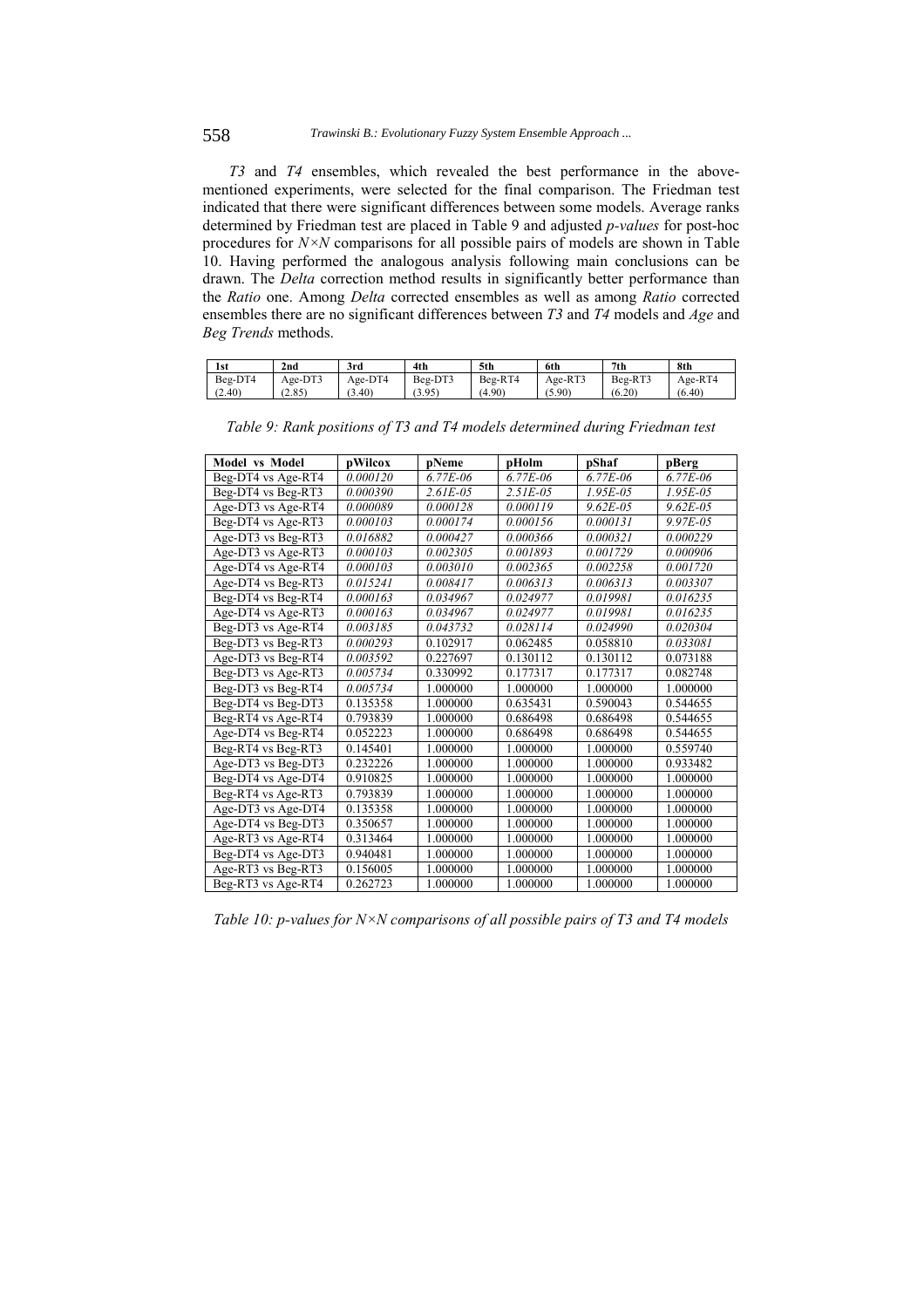### **5 Conclusions and Future Work**

A method to predict from a data stream of real estate sales transactions based on ensembles of genetic fuzzy systems was proposed. The approach consists in incremental expanding an ensemble by models built from scratch over successive chunks of a data stream determined by a sliding window. The predicted prices of residential premises computed by aged component models for current data are updated according to a trend function reflecting the changes of the market. The impact of different trend functions on the accuracy of single and ensemble fuzzy models was investigated in the paper.

Moreover, the intensive evaluating experiments were conducted. They consisted in generating ensembles for 20 points of time and comparing their accuracy using nonparametric tests of statistical significance adequate for multiple comparisons. The time points covered different rates of real estate price growth from modest to massive rise. As the functions to model the trends of price changes the polynomials of degree from one to five were employed. The trends were determined over two time periods: shorter and longer ones. The shorter periods encompassed the length of a sliding window plus model ageing time whereas the longer ones took into account all data since the beginning of the stream. Two methods of correcting the output of component models were proposed: *Delta* and *Ratio* ones. The former was based on the difference between a predicted price and a trend value in a given time point and the latter on the ratio of the price to the trend value.

The results proved the usefulness of ensemble approach incorporating the correction of individual component model output. The investigation of different trend functions indicated that the polynomials of degree three build over data which came in since the beginning of the stream provided the best accuracy of single and ensemble fuzzy models. However, the statistical tests based on the results of experiments over 20 points of time covering different rates of price changes showed that significantly better performance revealed ensembles using the *Delta* correction method than the *Ratio* one. Among *Delta* corrected ensembles as well as among *Ratio* corrected ensembles there were no statistically significant differences between *T3* and *T4* models and *Age Trends* and *Beg Trends* methods.

In this paper we presented our attempt to employ evolutionary fuzzy approach to explore data streams to model dynamic real estate market. The problem is not trivial because on the one hand a genetic fuzzy system needs a number of samples to be trained without overfitting and on the other hand the time window to determine a chunk of training data should be as small as possible to diminish the ageing impact and retain the model accuracy at an acceptable level. The processing time in this case is not a decisive factor because property valuation models need not to be updated and/or generated in an on-line mode. Thus, our approach, outlined above, raises a challenge to find the trade-off between the length of a sliding window delimiting the training dataset and the deteriorating impact of ageing models, overfitting, and computational efficiency.

So far in our study an ensemble has been treated as a black box. Further investigation is planned to explore the intrinsic structure of component models, i.e. their knowledge and rule bases, as well as their generation efficiency, interpretability, the problems of overfitting and outliers. Moreover, weighting component models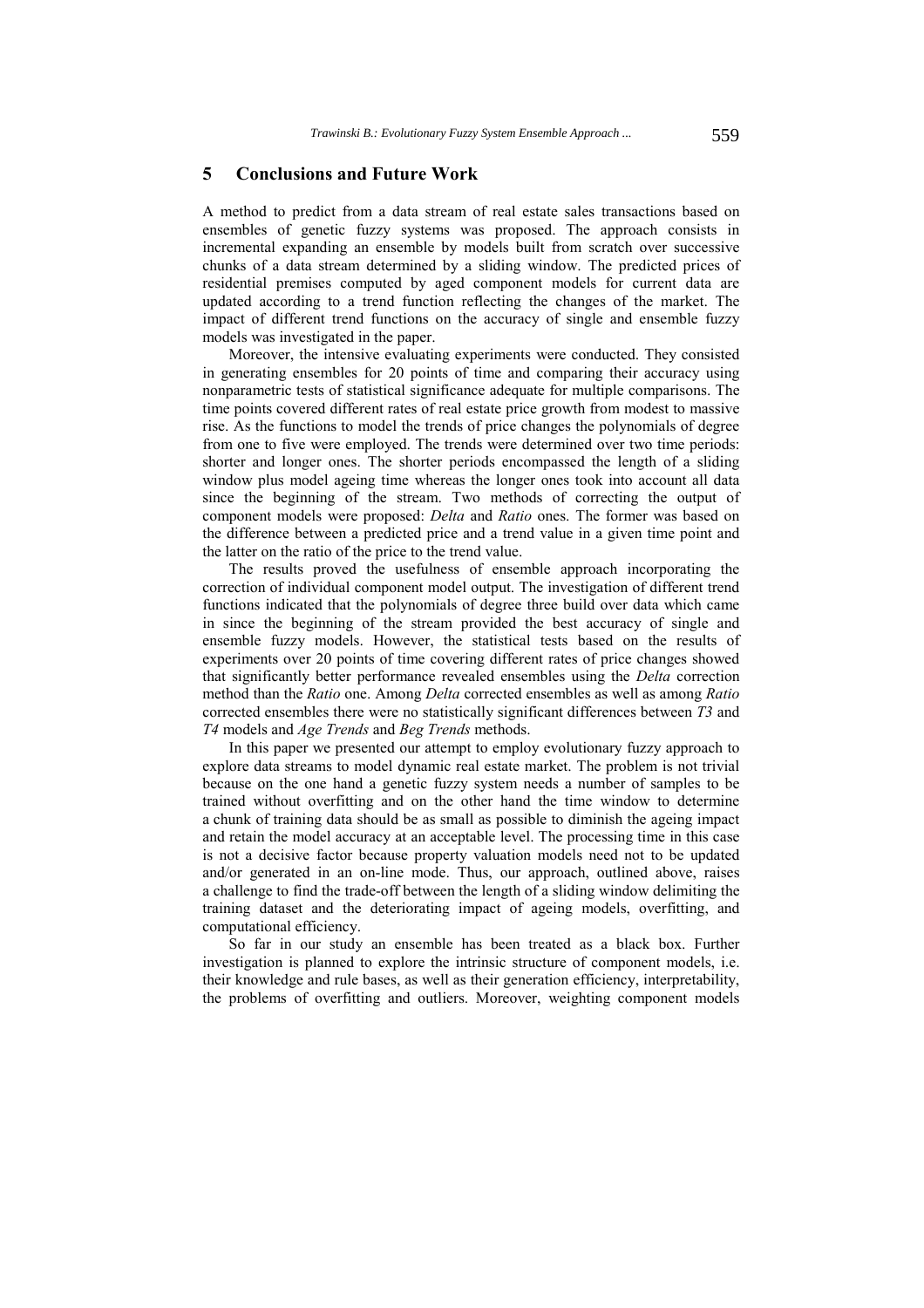560 *Trawinski B.: Evolutionary Fuzzy System Ensemble Approach ...*

according to their estimated accuracy and the time of ageing will be examined. The balance between the length of a sliding window and a model performance will be explored. When models are built from scratch over relatively small amount of data it may happen that data coming within the next period will not comply with existing models and the accuracy of an ensemble may lower. In order to prevent this undesirable situation clustering, random oracle, or stratification of data could be employed.

It is also planned to conduct experiments using as base learning algorithms other methods capable of learning from concept drifts such as: decision trees, recurrent neural networks, support vector regression, etc. Moreover, we intend to compare the outcome produced by proposed genetic fuzzy models with human based predictions.

### **Acknowledgements**

This paper was partially supported by the Polish National Science Centre under grant no. N N516 483840.

### **References**

[Alonso, 09] Alonso, J.M., Magdalena, L., González-Rodríguez, G.: Looking for a good fuzzy system interpretability index: An experimental approach. International Journal of Approximate Reasoning 51, 115–134 (2009)

[Angelov, 04] Angelov, P.P., Filev, D.: An approach to online identification of Takagi-Sugeno fuzzy models. IEEE Transactions on Systems, Man and Cybernetics, part B 34:1, 484–498 (2004)

[Bifet, 09a] Bifet, A., Holmes, G., Pfahringer, B., Gavalda, R.:Improving Adaptive Bagging Methods for Evolving Data Streams. In Z.-H. Zhou and T. Washio (Eds.): ACML 2009, LNAI 5828, pp. 23–37, Springer, Heidelberg (2009)

[Bifet, 09b] Bifet, A., Holmes, G., Pfahringer, B., Kirkby, R., Gavalda, R.: New ensemble methods for evolving data streams. In: Elder IV, J.F. et al. (Eds.) KDD-2009, pp. 139-148, ACM Press, New York (2009)

[Brzeziński, 11] Brzeziński, D., Stefanowski, J.: Accuracy Updated Ensemble for Data Streams with Concept Drift In E. Corchado et al. (Eds.): HAIS 2011, LNAI 6679, pp. 155-163, Springer, Heidelberg (2011)

[Castro, 96] Castro, J.L., Delgado, M.: Fuzzy systems with defuzzification are universal approximators. IEEE Transactions on System, Man and Cybernetics 26, 149–152 (1996)

[Cordón, 04] Cordón, O., Gomide, F., Herrera, F., Hoffmann, F., Magdalena, L.: Ten years of genetic fuzzy systems: current framework and new trends. Fuzzy Sets and Systems 141, 5–31 (2004)

[Cordón, 99] Cordón, O., Herrera, F.: A Two-Stage Evolutionary Process for Designing TSK Fuzzy Rule-Based Systems. IEEE Transactions on Systems, Man and Cybernetics, part B 29:6, 703–715 (1999)

[Demšar, 06] Demšar, J.: Statistical comparisons of classifiers over multiple data sets. Journal of Machine Learning Research 7, pp. 1–30 (2006)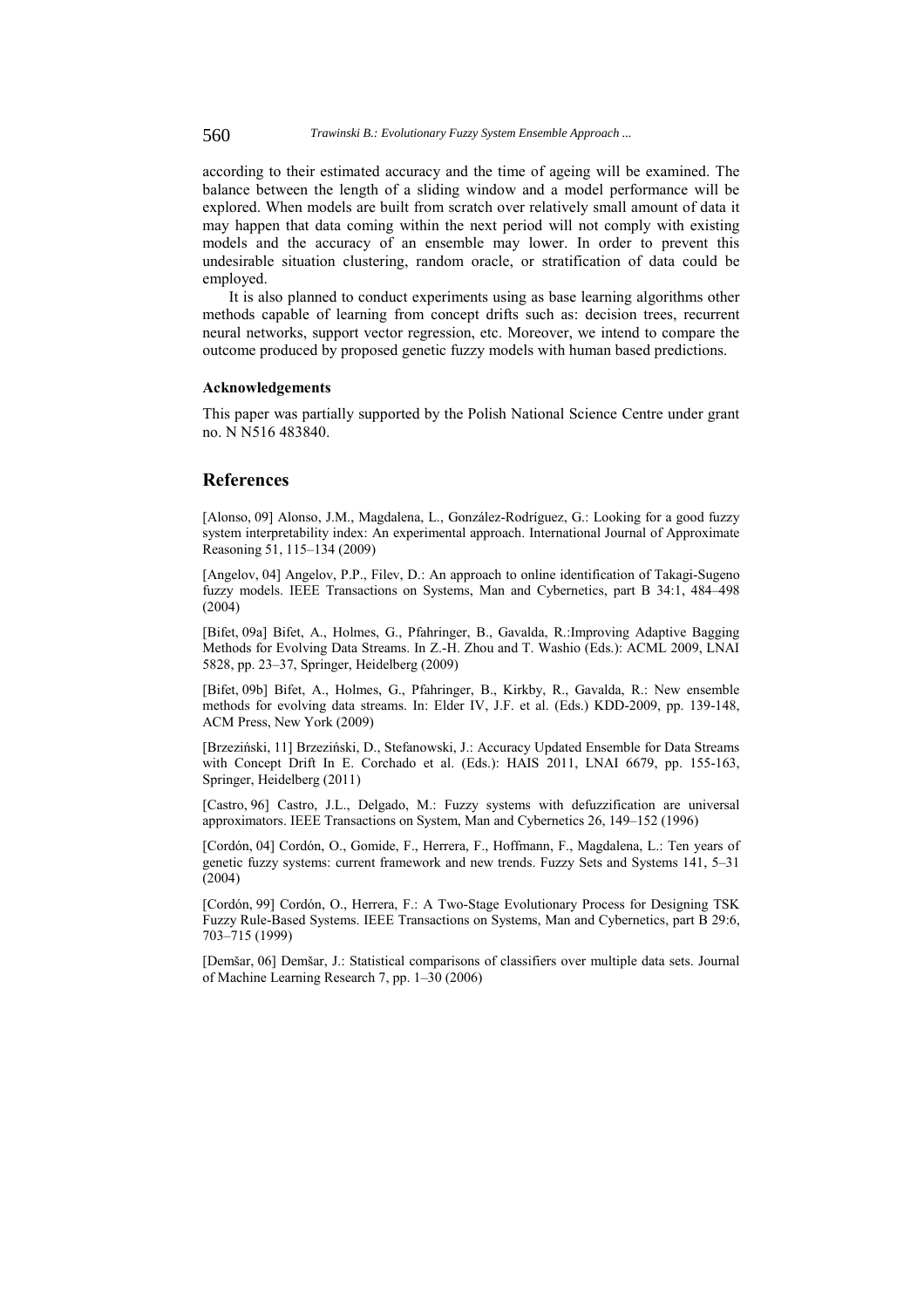[Elwell, 11] Elwell, R., Polikar, R.: Incremental Learning of Concept Drift in Nonstationary Environments. IEEE Transactions on Neural Networks 22:10, 1517–1531 (2011)

[Gaber, 12] Gaber, M.M.: Advances in data stream mining. Wiley Interdisciplinary Reviews: Data Mining and Knowledge Discovery 2:1, pp. 79–85 (2012)

[Gama, 05] Gama, J., Medas, P.: Learning Decision Trees from Dynamic Data Streams. Journal of Universal Computer Science 11:8, 1353–1366 (2005)

[García, 08] García, S., Herrera, F.: An Extension on "Statistical Comparisons of Classifiers over Multiple Data Sets" for all Pairwise Comparisons. Journal of Machine Learning Research 9, pp. 2677–2694 (2008)

[Jiang, 09] Jiang, T., Feng, Y., Zhang, B.: Online Detecting and Predicting Special Patterns over Financial Data Streams. Journal of Universal Computer Science 15:13, 2566–2585 (2009)

[Jung, 05] Jung, J.J.: Semantic Preprocessing of Web Request Streams for Web Usage Mining. Journal of Universal Computer Science 11:8, 1383–1396 (2005)

[Kempa, 11] Kempa, O., Lasota, T., Telec, Z., Trawiński, B.: Investigation of bagging ensembles of genetic neural networks and fuzzy systems for real estate appraisal. N.T. Nguyen et al. (Eds.): ACIIDS 2011, LNAI 6592, pp. 323–332, Springer, Heidelberg (2011)

[Kosko, 94] Kosko, B.: Fuzzy systems as universal approximators. IEEE Transactions on Computers 43:11, 1329–1333 (1994)

[Król, 08] Król, D., Lasota, T., Trawiński, B., Trawiński, K.: Investigation of Evolutionary Optimization Methods of TSK Fuzzy Model for Real Estate Appraisal. International Journal of Hybrid Intelligent Systems 5(3), 111–128 (2008)

[Kuncheva, 04] Kuncheva L.I.: Classifier ensembles for changing environments, Proceedings 5th International Workshop on Multiple Classifier Systems. In F. Roli et al. (Eds.) MCS2004, LNCS 3077, pp.  $1-15$ , Springer, Heidelberg (2004)

[Lasota, 11a] Lasota, T., Telec, Z., Trawiński, B., and Trawiński K.: Investigation of the eTS Evolving Fuzzy Systems Applied to Real Estate Appraisal. Journal of Multiple-Valued Logic and Soft Computing, 17:2-3, 229–253 (2011)

[Lasota, 11b] Lasota, T., Telec, Z., Trawiński, G., Trawiński B.: Empirical Comparison of Resampling Methods Using Genetic Fuzzy Systems for a Regression Problem. In H. Yin et al. (Eds.): IDEAL 2011, LNCS 6936, pp. 17–24, Springer, Heidelberg (2011)

[Lughofer, 08] Lughofer, E.: FLEXFIS: A robust incremental learning approach for evolving TS fuzzy models. IEEE Transactions on Fuzzy Systems 16:6, 1393–1410 (2008)

[Lughofer, 11a] Lughofer, E.: Evolving Fuzzy Systems - Methodologies, Advanced Concepts and Applications. Studies in Fuzziness and Soft Computing, vol. 266, Springer, Heidelberg (2011)

[Lughofer, 11b] Lughofer, E., Trawiński, B., Trawiński, K., Kempa, O, Lasota, T.: On Employing Fuzzy Modeling Algorithms for the Valuation of Residential Premises. Information Sciences 181, pp. 5123–5142 (2011)

[Maloof, 04] Maloof, M.A., Michalski, R.S.: Incremental learning with partial instance memory. Artificial Intelligence 154:1-2, pp. 95–126 (2004)

[Minku, 10] Minku, L.L., White, A.P., Yao, X.: The Impact of Diversity on Online Ensemble Learning in the Presence of Concept Drift, IEEE Transactions on Knowledge and Data Engineering 22:5, pp. 730–742 (2010)